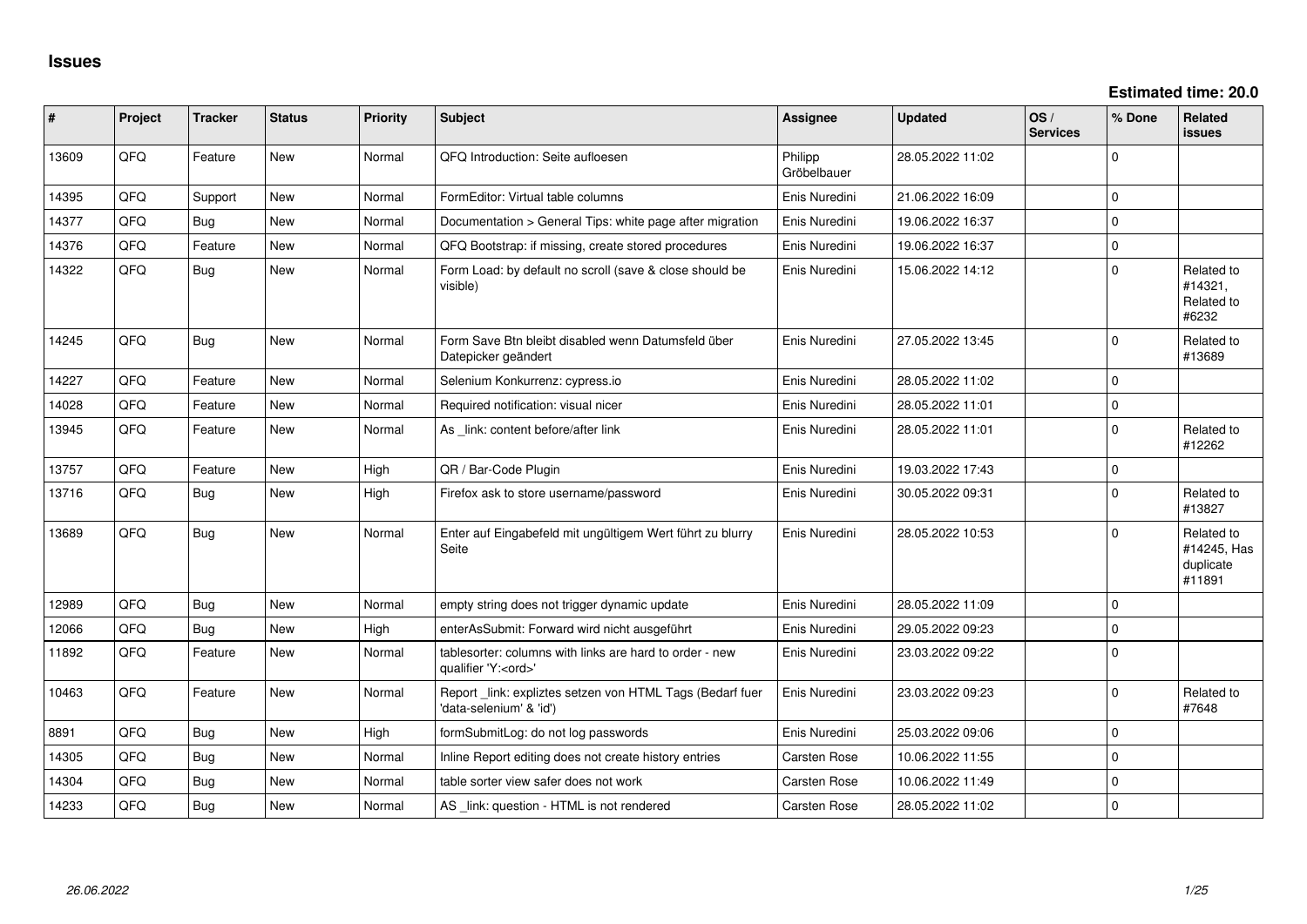| #     | Project | <b>Tracker</b> | <b>Status</b> | <b>Priority</b> | <b>Subject</b>                                                                           | <b>Assignee</b>     | <b>Updated</b>   | OS/<br><b>Services</b> | % Done      | Related<br><b>issues</b>                                               |
|-------|---------|----------------|---------------|-----------------|------------------------------------------------------------------------------------------|---------------------|------------------|------------------------|-------------|------------------------------------------------------------------------|
| 14187 | QFQ     | Feature        | <b>New</b>    | High            | qfq.log: show current URL                                                                | Carsten Rose        | 28.05.2022 11:02 |                        | $\Omega$    | Related to<br>#13933,<br>Related to<br>#12532,<br>Related to<br>#11893 |
| 14091 | QFQ     | Bug            | <b>New</b>    | Normal          | inconsistent template path for twig                                                      | Carsten Rose        | 19.04.2022 18:36 |                        | $\Omega$    |                                                                        |
| 14090 | QFQ     | Feature        | New           | Normal          | Nützliche _script funktionen                                                             | <b>Carsten Rose</b> | 28.05.2022 11:03 |                        | $\Omega$    |                                                                        |
| 14077 | QFQ     | Bug            | New           | Normal          | As link: Attribute 'class' missing by r:1 and r:3 - but should<br>set                    | <b>Carsten Rose</b> | 28.05.2022 11:02 |                        | $\Omega$    | Related to<br>#5342,<br>Related to<br>#4343                            |
| 13843 | QFQ     | Feature        | <b>New</b>    | Normal          | Create JWT via QFQ                                                                       | Carsten Rose        | 19.03.2022 17:42 |                        | $\Omega$    |                                                                        |
| 13841 | QFQ     | Feature        | <b>New</b>    | Normal          | Create PDF via iText - evaluate                                                          | Carsten Rose        | 19.03.2022 17:42 |                        | $\Omega$    |                                                                        |
| 13706 | QFQ     | <b>Bug</b>     | <b>New</b>    | Normal          | Wrong CheckType in FieldElement LastStatus of Form Cron                                  | Carsten Rose        | 21.01.2022 18:20 |                        | $\Omega$    |                                                                        |
| 13700 | QFQ     | Feature        | New           | Normal          | Redesign qfq.io Seite                                                                    | Carsten Rose        | 19.03.2022 17:43 |                        | $\mathbf 0$ |                                                                        |
| 13659 | QFQ     | Bug            | <b>New</b>    | Normal          | wrong sanitize class applied to R-store                                                  | Carsten Rose        | 15.01.2022 14:23 |                        | $\Omega$    |                                                                        |
| 13592 | QFQ     | <b>Bug</b>     | New           | Normal          | QFQ Build Queue: das vergeben von Tags klappt nicht. Es<br>werden keine Releases gebaut. | <b>Carsten Rose</b> | 19.03.2022 17:45 |                        | $\Omega$    |                                                                        |
| 13467 | QFQ     | Feature        | <b>New</b>    | Normal          | ChangeLog Generator                                                                      | Carsten Rose        | 19.03.2022 17:46 |                        | $\Omega$    | Related to<br>#11460                                                   |
| 13460 | QFQ     | <b>Bug</b>     | New           | Normal          | Doc: Password set/reset  password should not processed<br>with 'html encode'             | Carsten Rose        | 19.03.2022 17:46 |                        | $\Omega$    |                                                                        |
| 13451 | QFQ     | Bug            | <b>New</b>    | Normal          | Character Counter / Max Character: Problem in Safari                                     | Carsten Rose        | 15.04.2022 17:18 |                        | $\mathbf 0$ |                                                                        |
| 13354 | QFQ     | Feature        | New           | Normal          | Using Websocket in QFQ                                                                   | Carsten Rose        | 10.11.2021 15:47 |                        | $\Omega$    |                                                                        |
| 13332 | QFQ     | <b>Bug</b>     | <b>New</b>    | Normal          | Multi Form: Required Felder werden visuell nicht markiert.                               | Carsten Rose        | 19.03.2022 17:47 |                        | $\Omega$    |                                                                        |
| 13331 | QFQ     | <b>Bug</b>     | New           | Normal          | Multi Form: Clear Icon misplaced                                                         | Carsten Rose        | 19.03.2022 17:47 |                        | $\Omega$    |                                                                        |
| 12974 | QFQ     | Bug            | New           | High            | Sanitize Queries in Action-Elements                                                      | Carsten Rose        | 07.12.2021 17:19 |                        | $\Omega$    |                                                                        |
| 12716 | QFQ     | <b>Bug</b>     | <b>New</b>    | Normal          | template group: Pattern only applied to first instance                                   | <b>Carsten Rose</b> | 19.03.2022 17:47 |                        | $\Omega$    |                                                                        |
| 12714 | QFQ     | <b>Bug</b>     | <b>New</b>    | Normal          | Conversion of GIF to PDF broken when GIF contains Alpha.                                 | <b>Carsten Rose</b> | 19.03.2022 17:49 |                        | $\Omega$    |                                                                        |
| 12702 | QFQ     | <b>Bug</b>     | <b>New</b>    | High            | templateGroup: broken in multiDb Setup                                                   | Carsten Rose        | 14.12.2021 16:02 |                        | $\Omega$    |                                                                        |
| 12679 | QFQ     | Feature        | New           | Normal          | tablesorter: custom column width                                                         | Carsten Rose        | 16.06.2021 11:10 |                        | $\Omega$    |                                                                        |
| 12670 | QFQ     | <b>Bug</b>     | New           | High            | Dropdown-Menu classes können nicht mehr angegeben<br>werden                              | Carsten Rose        | 07.12.2021 17:19 |                        | $\Omega$    |                                                                        |
| 12664 | QFQ     | Feature        | New           | Normal          | TinyMCE: report/remove malicous HTML/JS Code                                             | Carsten Rose        | 19.03.2022 17:47 |                        | $\Omega$    | Related to<br>#14320                                                   |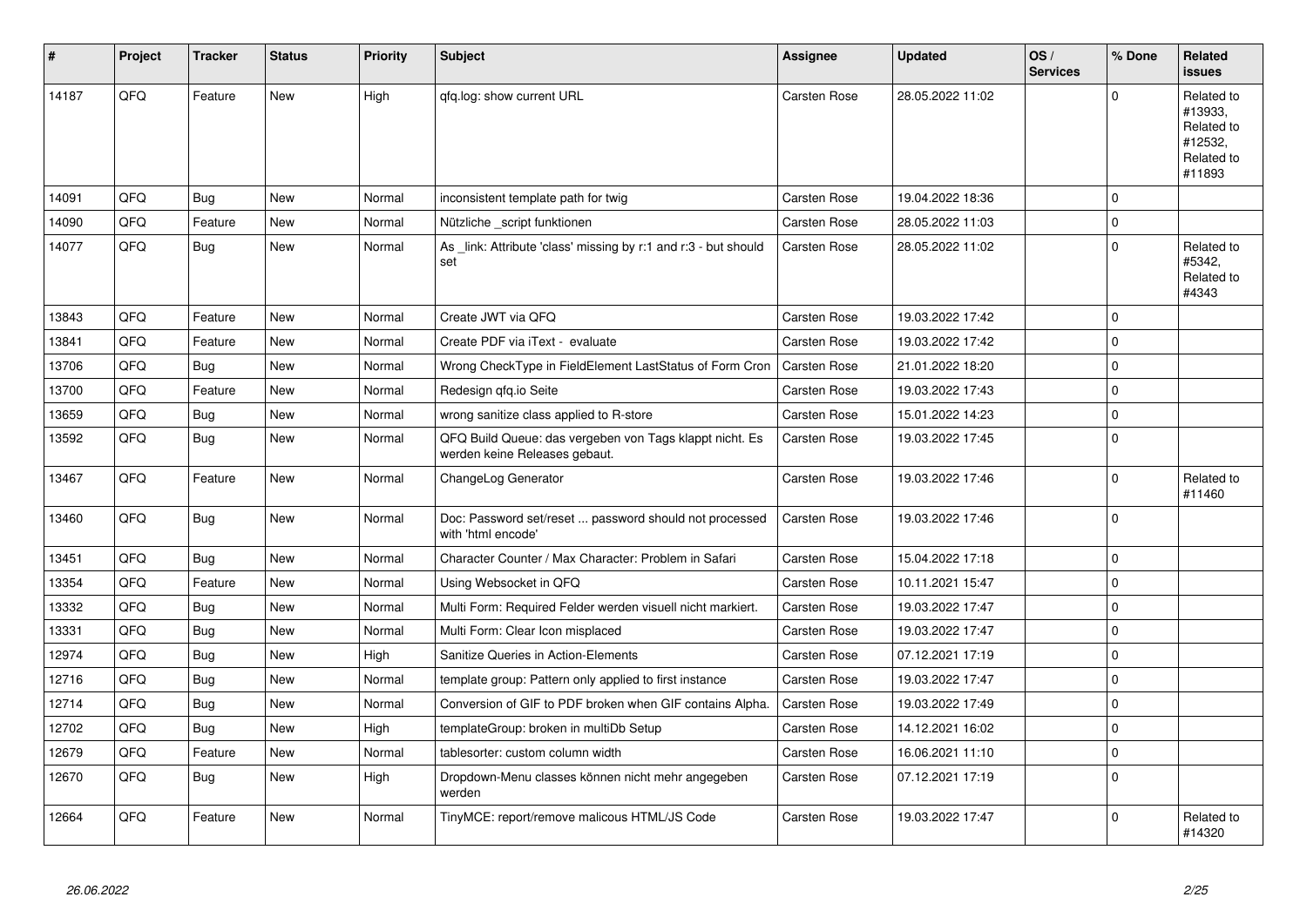| #     | Project | <b>Tracker</b> | <b>Status</b> | <b>Priority</b> | <b>Subject</b>                                                                                                                                       | <b>Assignee</b> | <b>Updated</b>   | OS/<br><b>Services</b> | % Done      | Related<br><b>issues</b>                      |
|-------|---------|----------------|---------------|-----------------|------------------------------------------------------------------------------------------------------------------------------------------------------|-----------------|------------------|------------------------|-------------|-----------------------------------------------|
| 12632 | QFQ     | Feature        | <b>New</b>    | Normal          | TinyMCE: Prepare CSS classes for images                                                                                                              | Carsten Rose    | 04.06.2021 14:35 |                        | 100         | Blocked by<br>#12186                          |
| 12603 | QFQ     | Feature        | New           | Normal          | Dropdown (Select), Radio, checkbox:<br>itemListAlways={{!SELECT key, value}}                                                                         | Carsten Rose    | 19.03.2022 17:47 |                        | $\mathbf 0$ |                                               |
| 12581 | QFQ     | <b>Bug</b>     | New           | Normal          | Form.forward=close: Record 'new' in new browser tab ><br>save (& close) >> Form is not reloaded with new created<br>record id and stays in mode=new  | Carsten Rose    | 19.03.2022 17:48 |                        | $\mathbf 0$ |                                               |
| 12545 | QFQ     | <b>Bug</b>     | <b>New</b>    | Urgent          | sql.log not created / updated                                                                                                                        | Carsten Rose    | 14.12.2021 16:02 |                        | $\mathbf 0$ |                                               |
| 12544 | QFQ     | Feature        | New           | High            | a) ' AS _link' new also as ' AS _format', b) sortierung via   Carsten Rose<br>'display: none;', c) '_format' benoeitgt nicht zwingend<br>u/U/p/m/z/d |                 | 14.12.2021 16:03 |                        | $\mathbf 0$ |                                               |
| 12532 | QFQ     | Feature        | New           | High            | SIP-Parameter bei Seitenaufruf in Browser-Console<br>anzeigen                                                                                        | Carsten Rose    | 07.12.2021 17:19 |                        | $\mathbf 0$ | Related to<br>#11893,<br>Related to<br>#14187 |
| 12520 | QFQ     | <b>Bug</b>     | New           | Normal          | Switch FE User: still active even FE User session expired                                                                                            | Carsten Rose    | 19.03.2022 17:48 |                        | $\mathbf 0$ |                                               |
| 12513 | QFQ     | <b>Bug</b>     | <b>New</b>    | High            | Implement server side check of maxlength                                                                                                             | Carsten Rose    | 07.12.2021 17:19 |                        | $\Omega$    |                                               |
| 12512 | QFQ     | <b>Bug</b>     | <b>New</b>    | Normal          | Some MySQL Installation can't use 'stored procedures'                                                                                                | Carsten Rose    | 19.03.2022 17:48 |                        | $\mathbf 0$ |                                               |
| 12480 | QFQ     | Feature        | New           | Normal          | If QFQ upgrade is running, block further request                                                                                                     | Carsten Rose    | 03.05.2021 20:45 |                        | $\mathbf 0$ |                                               |
| 12477 | QFQ     | Feature        | New           | Normal          | Support for refactoring: Form, FormElement, diverse<br>Tabellen/Spalten, tt-content Records                                                          | Carsten Rose    | 03.05.2021 20:45 |                        | $\Omega$    |                                               |
| 12474 | QFQ     | Feature        | New           | Normal          | Check BaseConfigURL if it is given and the the last char is '/'                                                                                      | Carsten Rose    | 03.05.2021 20:45 |                        | $\mathbf 0$ |                                               |
| 12468 | QFQ     | <b>Bug</b>     | <b>New</b>    | Urgent          | Form: update Form.title after save                                                                                                                   | Carsten Rose    | 03.05.2021 21:12 |                        | $\mathbf 0$ |                                               |
| 12465 | QFQ     | Feature        | New           | Normal          | QFQ Function: use in FE to fill StoreRecord                                                                                                          | Carsten Rose    | 05.05.2021 21:58 |                        | $\pmb{0}$   |                                               |
| 12413 | QFQ     | Feature        | New           | Normal          | STORE_TYPO3: enhance for {{be_users.email:T}},<br>{{fe_users.email:T}}                                                                               | Carsten Rose    | 03.05.2021 20:45 |                        | $\mathbf 0$ | Related to<br>#12412,<br>Related to<br>#10012 |
| 12412 | QFQ     | Feature        | New           | Normal          | Action/Escape qualifier 'e' (empty), '0': if given, an empty<br>string (or '0') will be treated as 'not found'                                       | Carsten Rose    | 08.05.2021 09:40 |                        | $\mathbf 0$ | Related to<br>#12413,<br>Related to<br>#10012 |
| 12400 | QFQ     | Feature        | New           | Normal          | Tutorial ist in QFQ Doku, Wird in der Suche gefunden, es<br>gibt aber kein Menupunkt - Inhalt ueberpruefen                                           | Carsten Rose    | 03.05.2021 20:45 |                        | $\mathbf 0$ |                                               |
| 12330 | QFQ     | Feature        | New           | Normal          | Copy to input field / text area / TinyMCE                                                                                                            | Carsten Rose    | 07.04.2021 09:01 |                        | $\pmb{0}$   |                                               |
| 12327 | QFQ     | <b>Bug</b>     | New           | Normal          | Copy to clipboard: Glyphicon can not be changed                                                                                                      | Carsten Rose    | 27.12.2021 17:59 |                        | $\pmb{0}$   |                                               |
| 12269 | QFQ     | Feature        | New           | Normal          | 2FA - Login                                                                                                                                          | Carsten Rose    | 03.05.2021 20:45 |                        | $\pmb{0}$   |                                               |
| 12187 | QFQ     | <b>Bug</b>     | New           | Normal          | Trigger FormAsFile() via Report: probably problem with multi<br>DB setup                                                                             | Carsten Rose    | 20.03.2021 21:20 |                        | $\pmb{0}$   |                                               |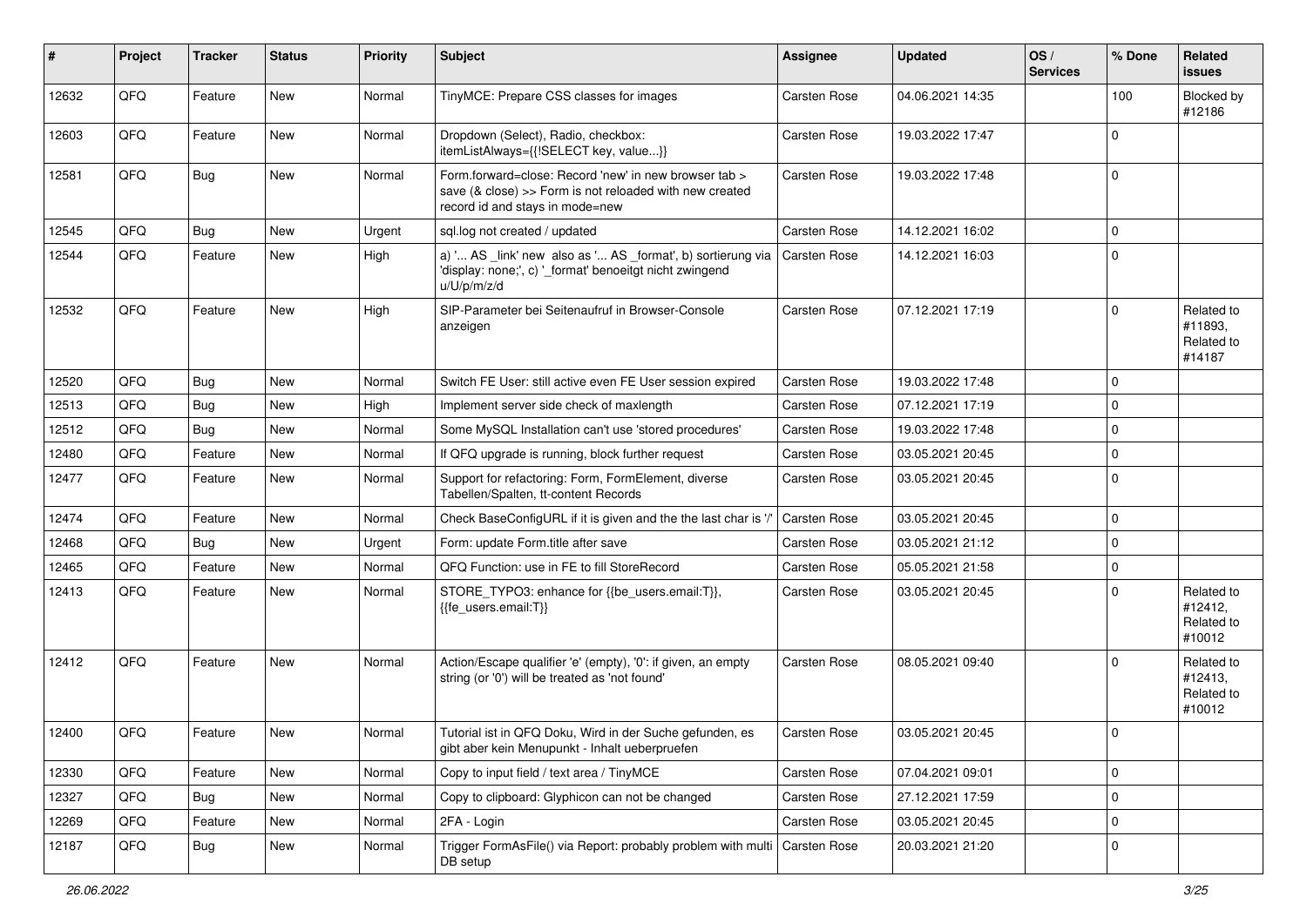| #     | Project | <b>Tracker</b> | <b>Status</b> | <b>Priority</b> | <b>Subject</b>                                                                                                      | Assignee                                               | <b>Updated</b>   | OS/<br><b>Services</b> | % Done      | Related<br>issues                             |                      |
|-------|---------|----------------|---------------|-----------------|---------------------------------------------------------------------------------------------------------------------|--------------------------------------------------------|------------------|------------------------|-------------|-----------------------------------------------|----------------------|
| 12186 | QFQ     | Feature        | New           | High            | TinyMCE Config für Objekte                                                                                          | <b>Carsten Rose</b>                                    | 07.12.2021 17:19 |                        | $\Omega$    | <b>Blocks</b><br>#12632                       |                      |
| 12163 | QFQ     | Feature        | New           | Normal          | Checkbox: table wrap                                                                                                | Carsten Rose                                           | 03.05.2021 20:51 |                        | $\Omega$    |                                               |                      |
| 12162 | QFQ     | Feature        | New           | Normal          | FE.type=sendmail: personalized mailing (several mails) via<br>template                                              | Carsten Rose                                           | 03.05.2021 20:45 |                        | $\Omega$    |                                               |                      |
| 12146 | QFQ     | Feature        | New           | Normal          | Autocron Job: Anzeigen wann der naechste Job ausgefuehrt   Carsten Rose<br>wird, resp das er nicht ausgefuehrt wird |                                                        | 15.03.2021 15:23 |                        | $\Omega$    |                                               |                      |
| 12133 | QFQ     | Bug            | New           | Normal          | NPM, phpSpreadSheet aktualisieren                                                                                   | Carsten Rose                                           | 15.03.2021 09:04 |                        | $\Omega$    |                                               |                      |
| 12119 | QFQ     | Feature        | <b>New</b>    | Normal          | AS paged: error message missing if there ist no 'r' argument.                                                       | Carsten Rose                                           | 03.05.2021 20:51 |                        | $\Omega$    |                                               |                      |
| 12109 | QFQ     | Feature        | New           | Normal          | Donwload Link: Plain, SIP, Persistent Link, Peristent SIP -<br>new notation                                         | Carsten Rose                                           | 03.05.2021 20:45 |                        | $\Omega$    | Related to<br>#12085                          |                      |
| 12045 | QFQ     | <b>Bug</b>     | New           | Normal          | templateGroup afterSave FE: Aufruf ohne<br>sglHonorFormElements funktioniert nicht                                  | Carsten Rose                                           | 18.02.2021 16:33 |                        | $\Omega$    |                                               |                      |
| 12040 | QFQ     | Bug            | New           | Normal          | FE Mode 'hidden' für zwei FEs auf einer Zeile                                                                       | Carsten Rose                                           | 18.02.2021 10:13 |                        | $\Omega$    |                                               |                      |
| 12024 | QFQ     | Feature        | New           | Normal          | Excel Export: text columns by default decode<br>htmlspeciachar()                                                    | Carsten Rose                                           | 17.02.2021 23:55 |                        | $\Omega$    | Related to<br>#12022                          |                      |
| 12023 | QFQ     | Feature        | New           | Normal          | MySQL Stored Precdure: QDECODESPECIALCHAR()                                                                         | Carsten Rose                                           | 16.02.2021 11:16 |                        | $\Omega$    | Related to<br>#12022                          |                      |
| 11955 | QFQ     | Feature        | New           | Normal          | subrecord: new title option to set <th> attributes - e.g. to<br/>customize tablesorter options.</th>                | attributes - e.g. to<br>customize tablesorter options. | Carsten Rose     | 03.05.2021 20:47       |             | $\Omega$                                      | Related to<br>#11775 |
| 11893 | QFQ     | Feature        | New           | High            | Broken SIP: a) only report one time, b) only report in main<br>column                                               | Carsten Rose                                           | 12.05.2021 12:13 |                        | $\Omega$    | Related to<br>#12532,<br>Related to<br>#14187 |                      |
| 11775 | QFQ     | Feature        | New           | Normal          | Subrecord Tooltip pro Feld                                                                                          | Carsten Rose                                           | 18.12.2020 15:22 |                        | $\Omega$    | Related to<br>#11955                          |                      |
| 11752 | QFQ     | <b>Bug</b>     | New           | Normal          | checkbox renders multiple input elements with same name                                                             | Carsten Rose                                           | 17.12.2020 14:58 |                        | $\Omega$    | Related to<br>#11750                          |                      |
| 11747 | QFQ     | Feature        | New           | Normal          | Maintenance Page with Redirect                                                                                      | Carsten Rose                                           | 03.05.2021 20:47 |                        | $\Omega$    | Related to<br>#11741                          |                      |
| 11702 | QFQ     | Feature        | New           | Normal          | HTML Special Char makes no sense for 'allbut' if '&' is<br>forbidden                                                | Carsten Rose                                           | 07.12.2021 16:35 |                        | $\Omega$    | Related to<br>#5112,<br>Related to<br>#14320  |                      |
| 11695 | QFQ     | <b>Bug</b>     | New           | Normal          | MultiForm required FE Error                                                                                         | Carsten Rose                                           | 04.12.2020 13:34 |                        | 0           |                                               |                      |
| 11668 | QFQ     | Bug            | New           | Normal          | Play function.sql - problem with mysql                                                                              | Carsten Rose                                           | 03.05.2021 20:48 |                        | $\mathbf 0$ |                                               |                      |
| 11667 | QFQ     | <b>Bug</b>     | New           | Normal          | MySQL mariadb-server-10.3: Incorrect datetime value                                                                 | Carsten Rose                                           | 03.05.2021 20:48 |                        | 0           |                                               |                      |
| 11523 | QFQ     | Feature        | New           | Normal          | Mit dynamic Update erkennen, ob Upload gemacht wurde                                                                | Carsten Rose                                           | 13.11.2020 15:07 |                        | 0           | Related to<br>#9533                           |                      |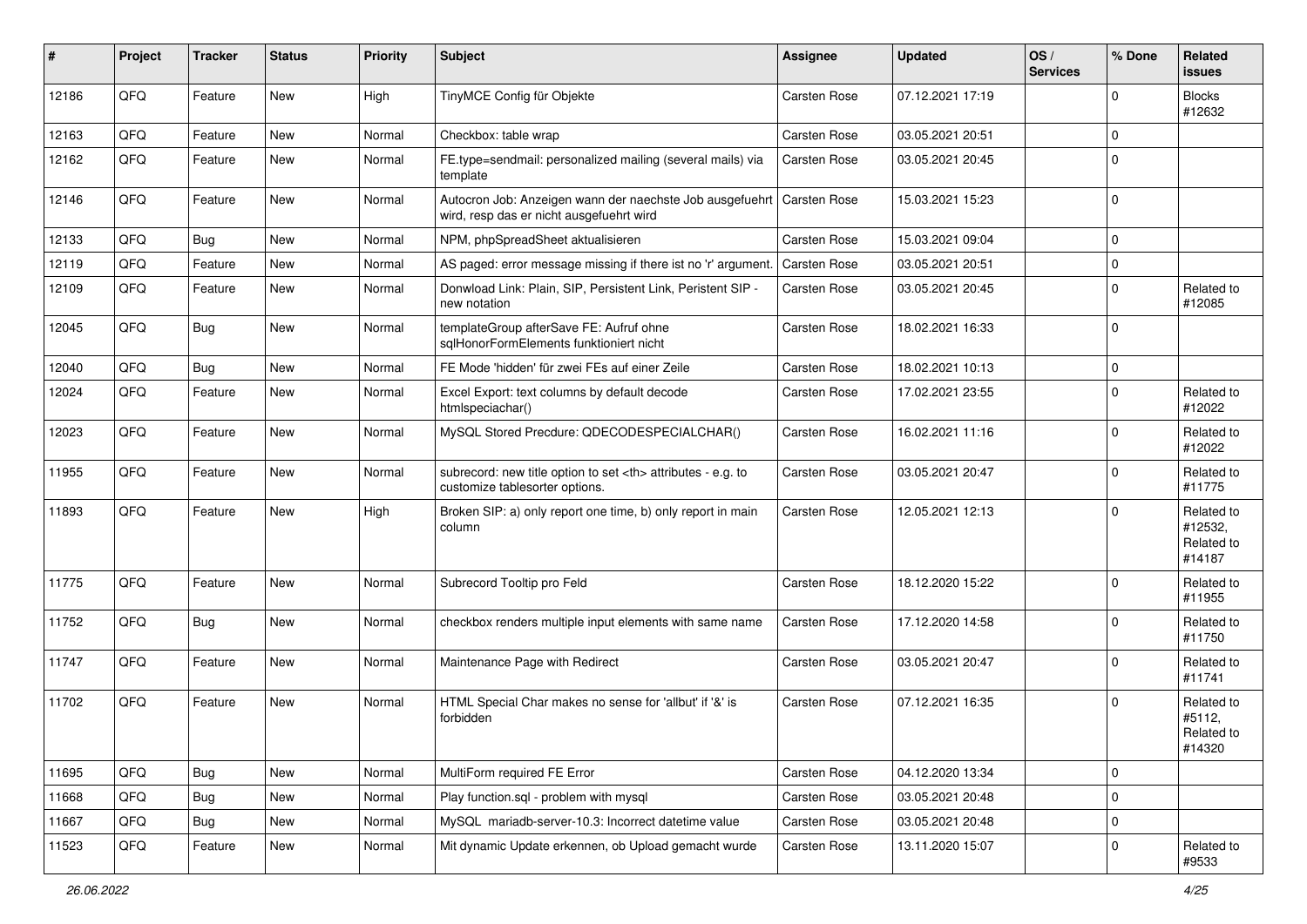| #     | Project | <b>Tracker</b> | <b>Status</b> | <b>Priority</b> | <b>Subject</b>                                                                      | <b>Assignee</b>     | <b>Updated</b>   | OS/<br><b>Services</b> | % Done      | Related<br><b>issues</b>                                             |
|-------|---------|----------------|---------------|-----------------|-------------------------------------------------------------------------------------|---------------------|------------------|------------------------|-------------|----------------------------------------------------------------------|
| 11516 | QFQ     | Feature        | New           | Normal          | Multi Page Form (Previous/Next Buttons)                                             | Carsten Rose        | 16.03.2021 17:52 |                        | $\mathbf 0$ |                                                                      |
| 11504 | QFQ     | Feature        | New           | Normal          | Dynamic Update: Button text update for 'Save',' Close' &<br>'Delete'                | Carsten Rose        | 12.11.2020 23:44 |                        | $\Omega$    |                                                                      |
| 11460 | QFQ     | Feature        | New           | Normal          | Easier creation of changelog: gitchangelog                                          | Carsten Rose        | 12.06.2021 10:20 |                        | $\mathbf 0$ | Related to<br>#13467                                                 |
| 11239 | QFQ     | Bug            | New           | Normal          | Radiobutton (plain): horizontales Rendern abhängig vom<br>Datentyp in der Datenbank | Carsten Rose        | 30.09.2020 18:37 |                        | $\mathbf 0$ |                                                                      |
| 11080 | QFQ     | Feature        | <b>New</b>    | Normal          | Send MQTT messages                                                                  | Carsten Rose        | 29.08.2020 19:49 |                        | $\mathbf 0$ |                                                                      |
| 10996 | QFQ     | Feature        | New           | Normal          | Download video via sip: no seek                                                     | Carsten Rose        | 12.08.2020 14:18 |                        | $\mathbf 0$ |                                                                      |
| 10979 | QFQ     | Feature        | New           | Normal          | Ajax Calls an API - dataReport                                                      | Carsten Rose        | 11.05.2022 12:15 |                        | $\mathbf 0$ |                                                                      |
| 10976 | QFQ     | Feature        | New           | Normal          | Excel Export Verbesserungen                                                         | <b>Carsten Rose</b> | 06.08.2020 10:56 |                        | $\Omega$    |                                                                      |
| 10937 | QFQ     | Bug            | New           | Normal          | Fehler mit abhängigen Select- Feldern beim Positionieren                            | <b>Carsten Rose</b> | 12.11.2020 23:45 |                        | $\mathbf 0$ |                                                                      |
| 10819 | QFQ     | Feature        | <b>New</b>    | Normal          | Persistent SIP - second try                                                         | Carsten Rose        | 29.06.2020 23:02 |                        | $\mathbf 0$ | Related to<br>#6261                                                  |
| 10714 | QFQ     | Feature        | <b>New</b>    | Normal          | multi Table Form                                                                    | Carsten Rose        | 16.03.2021 18:44 |                        | $\pmb{0}$   |                                                                      |
| 10704 | QFQ     | Bug            | New           | Normal          | wkhtml problem rendering fullCalendar.js / fabric.js >><br>successor: puppeteer     | <b>Carsten Rose</b> | 12.11.2020 23:45 |                        | $\Omega$    | Related to<br>#5024,<br>Related to<br>#4650,<br>Related to<br>#10715 |
| 10658 | QFQ     | <b>Bug</b>     | New           | Normal          | processReadOnly broken                                                              | Carsten Rose        | 27.05.2020 17:55 |                        | $\pmb{0}$   |                                                                      |
| 10640 | QFQ     | Bug            | New           | High            | TypeAhead Tag: FE editierbar trotz readOnly                                         | Carsten Rose        | 03.05.2021 21:12 |                        | $\mathbf 0$ |                                                                      |
| 10593 | QFQ     | Feature        | New           | Normal          | label2: text behind input element                                                   | Carsten Rose        | 16.05.2020 10:57 |                        | $\mathbf 0$ |                                                                      |
| 10588 | QFQ     | <b>Bug</b>     | New           | Normal          | typeahed Tag: Doku anpassen                                                         | Carsten Rose        | 12.11.2020 23:45 |                        | $\mathbf 0$ |                                                                      |
| 10508 | QFQ     | Bug            | <b>New</b>    | High            | Multi Form broken on Multi DB Instance                                              | Carsten Rose        | 03.05.2021 21:12 |                        | $\mathbf 0$ |                                                                      |
| 10506 | QFQ     | Bug            | <b>New</b>    | High            | Template Group broken on MultiDB instance                                           | Carsten Rose        | 03.05.2021 21:12 |                        | $\mathbf 0$ | Related to<br>#10505                                                 |
| 10322 | QFQ     | Bug            | New           | Normal          | FormElement / Radio: missing column 'enum' >> FE not<br>reported                    | <b>Carsten Rose</b> | 07.05.2020 09:37 |                        | $\mathbf 0$ |                                                                      |
| 10119 | QFQ     | Feature        | <b>New</b>    | Normal          | Dropdown (selectlist) & TypeAhead: format and catagorize<br>list                    | Carsten Rose        | 07.05.2020 09:36 |                        | $\mathbf 0$ |                                                                      |
| 10115 | QFQ     | Feature        | New           | Normal          | TypeAhead: static list                                                              | Carsten Rose        | 26.02.2020 16:42 |                        | 100         |                                                                      |
| 10082 | QFQ     | <b>Bug</b>     | New           | Normal          | FE.type=SELECT - 'sanatize' Class                                                   | <b>Carsten Rose</b> | 07.05.2020 09:36 |                        | $\mathbf 0$ | Related to<br>#10081                                                 |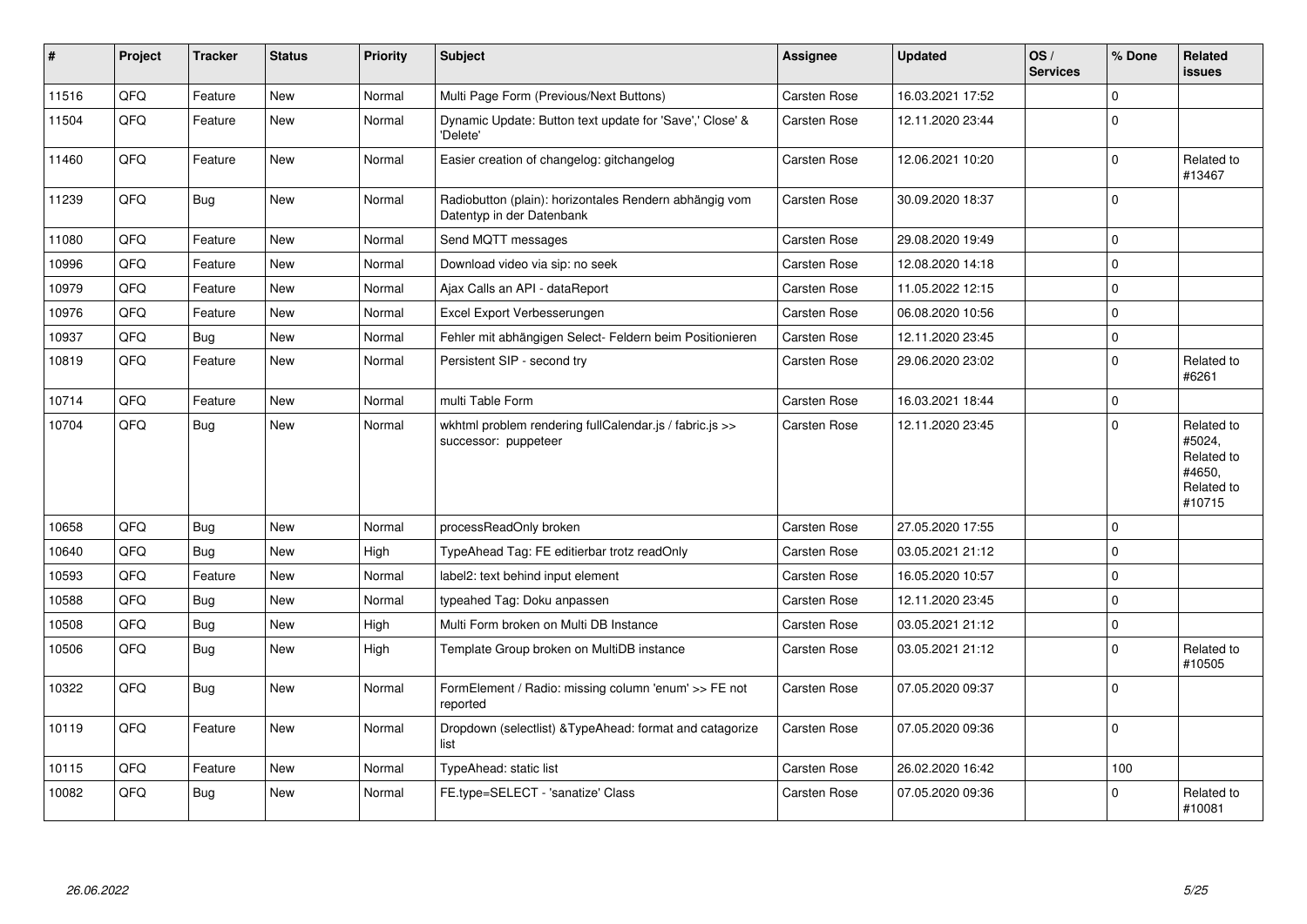| #     | Project | <b>Tracker</b> | <b>Status</b> | <b>Priority</b> | <b>Subject</b>                                                                                                                        | <b>Assignee</b>     | <b>Updated</b>   | OS/<br><b>Services</b> | % Done      | Related<br>issues                                                    |
|-------|---------|----------------|---------------|-----------------|---------------------------------------------------------------------------------------------------------------------------------------|---------------------|------------------|------------------------|-------------|----------------------------------------------------------------------|
| 10081 | QFQ     | <b>Bug</b>     | New           | High            | Stale record lock after 'forbidden' character                                                                                         | <b>Carsten Rose</b> | 03.05.2021 21:12 |                        | $\Omega$    | Related to<br>#10082.<br>Related to<br>#9789                         |
| 10080 | QFQ     | Feature        | New           | Normal          | Popup on 'save' / 'close': configure dialog (answer<br>yes/no/cancle/)                                                                | <b>Carsten Rose</b> | 28.03.2021 20:52 |                        | $\mathbf 0$ | Is duplicate<br>of #12262                                            |
| 10014 | QFQ     | Feature        | New           | Normal          | Manual.rst: describe behaviour and process order of<br>fillStoreVar, slaveId, sqlBefore,                                              | <b>Carsten Rose</b> | 01.02.2020 22:31 |                        | $\mathbf 0$ |                                                                      |
| 9983  | QFQ     | Feature        | New           | Normal          | Report Notation: new keyword 'range'                                                                                                  | <b>Carsten Rose</b> | 01.02.2020 15:55 |                        | $\pmb{0}$   |                                                                      |
| 9927  | QFQ     | Feature        | New           | Normal          | QFQ Update: a) Update nur machen wenn BE User<br>eingeloggt ist., b) Bei Fehler genaue Meldung welcher<br>Updateschritt Probleme hat. | <b>Carsten Rose</b> | 22.01.2020 12:59 |                        | $\mathbf 0$ |                                                                      |
| 9811  | QFQ     | Feature        | New           | Normal          | Report: tag every n'th row                                                                                                            | Carsten Rose        | 01.02.2020 23:22 |                        | $\mathbf 0$ |                                                                      |
| 9783  | QFQ     | <b>Bug</b>     | New           | Normal          | Email with special characters                                                                                                         | <b>Carsten Rose</b> | 01.02.2020 23:22 |                        | $\pmb{0}$   |                                                                      |
| 9781  | QFQ     | Feature        | New           | Normal          | Button: CSS class to make buttons smaller                                                                                             | <b>Carsten Rose</b> | 01.02.2020 23:22 |                        | $\mathbf 0$ |                                                                      |
| 9777  | QFQ     | Feature        | New           | Normal          | Logging QFQ Variables                                                                                                                 | <b>Carsten Rose</b> | 16.12.2019 17:17 |                        | $\pmb{0}$   |                                                                      |
| 9773  | QFQ     | Bug            | New           | Normal          | form.parameter.formModeGlobal=requiredOff                                                                                             | Carsten Rose        | 01.02.2020 15:56 |                        | $\pmb{0}$   |                                                                      |
| 9707  | QFQ     | Feature        | New           | Normal          | SIP security: encode pageld and check pageld on decode                                                                                | <b>Carsten Rose</b> | 01.02.2020 23:22 |                        | $\pmb{0}$   |                                                                      |
| 9706  | QFQ     | Feature        | New           | Normal          | Multi File Upload (hidden template group)                                                                                             | Carsten Rose        | 01.02.2020 23:22 |                        | $\mathbf 0$ | Related to<br>#7521,<br>Related to<br>#5562,<br>Related to<br>#13330 |
| 9602  | QFQ     | Feature        | New           | Normal          | Form definition as JSON                                                                                                               | <b>Carsten Rose</b> | 01.02.2020 23:21 |                        | $\mathbf 0$ | Related to<br>#9600                                                  |
| 9537  | QFQ     | Feature        | New           | Normal          | FormEditor: Edit fieldset in FrontEnd                                                                                                 | Carsten Rose        | 01.02.2020 23:22 |                        | $\mathbf 0$ |                                                                      |
| 9533  | QFQ     | <b>Bug</b>     | New           | Normal          | FE.type=upload: Check in 'beforeSave' if upload is given                                                                              | <b>Carsten Rose</b> | 01.02.2020 23:22 |                        | $\mathbf 0$ | Related to<br>#11523                                                 |
| 9531  | QFQ     | <b>Bug</b>     | New           | High            | FE File: Dynamic Update / modeSql / required detected<br>even it not set                                                              | <b>Carsten Rose</b> | 11.06.2021 20:32 |                        | $\mathbf 0$ | Related to<br>#12398                                                 |
| 9352  | QFQ     | Feature        | New           | Normal          | FE 'Native' fire slaveld, sqlAfter, sqlIns                                                                                            | <b>Carsten Rose</b> | 01.02.2020 23:22 |                        | $\mathbf 0$ |                                                                      |
| 9348  | QFG     | Feature        | New           | Normal          | defaultThumbnailSize: pre render thumbnails                                                                                           | Carsten Rose        | 12.06.2021 09:05 |                        | 0           |                                                                      |
| 9347  | QFQ     | Bug            | New           | High            | FE.type=upload with dynamic show/hidden: required not<br>detected                                                                     | Carsten Rose        | 12.06.2021 10:40 |                        | $\Omega$    | Related to<br>#5305,<br>Related to<br>#12398                         |
| 9317  | QFQ     | <b>Bug</b>     | New           | Normal          | FE.type=note: with dynamic show/hidden an empty label<br>causes trouble                                                               | Carsten Rose        | 01.02.2020 23:22 |                        | 0           |                                                                      |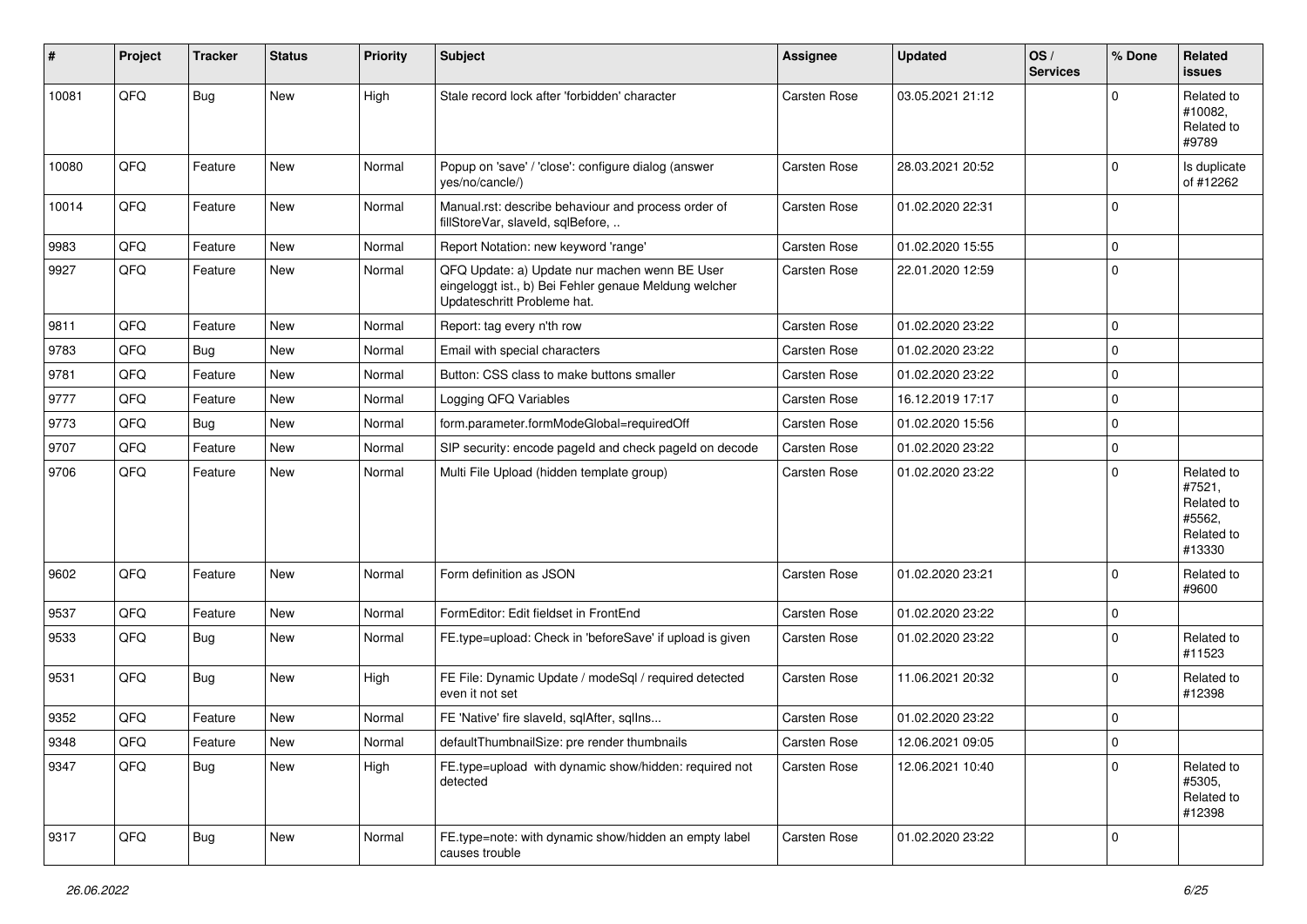| #    | Project | <b>Tracker</b> | <b>Status</b> | <b>Priority</b> | <b>Subject</b>                                                                                         | <b>Assignee</b>     | <b>Updated</b>   | OS/<br><b>Services</b> | % Done      | Related<br>issues      |
|------|---------|----------------|---------------|-----------------|--------------------------------------------------------------------------------------------------------|---------------------|------------------|------------------------|-------------|------------------------|
| 9275 | QFQ     | <b>Bug</b>     | New           | Normal          | autcron: t3 page, which takes to long to respond, is not<br>reported properly                          | <b>Carsten Rose</b> | 01.02.2020 23:22 |                        | 100         |                        |
| 9221 | QFQ     | Feature        | <b>New</b>    | Normal          | typeAhead: Zeichenlimite ausschalten                                                                   | Carsten Rose        | 08.05.2021 17:06 |                        | $\mathbf 0$ |                        |
| 9208 | QFQ     | Feature        | <b>New</b>    | Normal          | Manage 'recent' records                                                                                | <b>Carsten Rose</b> | 01.02.2020 23:22 |                        | $\mathbf 0$ |                        |
| 9177 | QFQ     | Bug            | New           | Normal          | Bug? QFQ tries to save an action FE, which has real<br>existing column name                            | Carsten Rose        | 01.02.2020 23:22 |                        | $\Omega$    |                        |
| 9136 | QFQ     | Feature        | <b>New</b>    | Normal          | Create ZIP files with dynamic PDFs                                                                     | Carsten Rose        | 01.02.2020 23:22 |                        | $\mathbf 0$ |                        |
| 9129 | QFQ     | Feature        | New           | Normal          | sqlValidate: Message as notification, not as error                                                     | Carsten Rose        | 01.02.2020 23:22 |                        | $\Omega$    | Related to<br>#9128    |
| 9128 | QFQ     | Feature        | New           | Normal          | Error Message: not replaced variables- a) replace back to<br>'{{', b) underline                        | <b>Carsten Rose</b> | 01.02.2020 23:22 |                        | $\mathbf 0$ | Related to<br>#9129    |
| 9127 | QFQ     | Bug            | New           | Normal          | Error Message: change 'roll over' color - text not readable                                            | <b>Carsten Rose</b> | 01.02.2020 23:22 |                        | $\mathbf 0$ |                        |
| 9077 | QFQ     | <b>Bug</b>     | New           | Normal          | typeAheadSql: report broken SQL                                                                        | Carsten Rose        | 01.02.2020 23:22 |                        | $\mathbf 0$ |                        |
| 9013 | QFQ     | <b>Bug</b>     | <b>New</b>    | Normal          | Error in Twig template not handled                                                                     | Carsten Rose        | 20.10.2021 13:43 |                        | 0           |                        |
| 8975 | QFQ     | Feature        | <b>New</b>    | Normal          | Report Notation: 2.0                                                                                   | Carsten Rose        | 01.02.2020 23:22 |                        | $\mathbf 0$ | Related to<br>#8963    |
| 8962 | QFQ     | Feature        | New           | High            | allow for form fields with identical names                                                             | <b>Carsten Rose</b> | 03.05.2021 21:14 |                        | $\mathbf 0$ |                        |
| 8806 | QFQ     | Feature        | New           | Normal          | SQL Function nl2br                                                                                     | Carsten Rose        | 01.02.2020 23:22 |                        | $\mathbf 0$ |                        |
| 8719 | QFQ     | Feature        | New           | Normal          | extraButtonLock: add support for 0/1                                                                   | Carsten Rose        | 01.02.2020 23:22 |                        | $\mathbf 0$ |                        |
| 8702 | QFQ     | Feature        | <b>New</b>    | Normal          | Load Record which is locked: missing user info                                                         | Carsten Rose        | 11.12.2019 16:16 |                        | $\Omega$    | Related to<br>#9789    |
| 8668 | QFQ     | Bug            | New           | High            | Pill disabled: dyamic mode 'hidden' not respected - FE is still   Carsten Rose<br>reauired             |                     | 03.05.2021 21:14 |                        | $\mathbf 0$ |                        |
| 8431 | QFQ     | <b>Bug</b>     | New           | High            | autocron.php with wrong path                                                                           | Carsten Rose        | 03.05.2021 21:14 |                        | $\mathbf 0$ |                        |
| 8336 | QFQ     | Feature        | New           | Normal          | Form > modified > Close New: a) Optional disable popup, b)<br>custom text, c) mode on save: close stay | <b>Carsten Rose</b> | 01.02.2020 23:22 |                        | $\Omega$    | Related to<br>#8335    |
| 8217 | QFQ     | Feature        | New           | Normal          | if-elseif-else construct                                                                               | Carsten Rose        | 16.03.2021 18:41 |                        | $\Omega$    | Related to<br>#10716   |
| 8187 | QFQ     | Feature        | New           | Normal          | Subrecord: enable/hide new button - make new/edit/delete<br>customizeable.                             | <b>Carsten Rose</b> | 06.03.2021 18:44 |                        | $\Omega$    | Related to<br>#11326   |
| 8089 | QFQ     | Feature        | New           | Normal          | Copy/Paste for FormElements                                                                            | Carsten Rose        | 01.02.2020 23:22 |                        | 0           |                        |
| 8083 | QFQ     | Bug            | New           | High            | FormEditor: primary table list does not respect<br>'indexDb={{indexData:Y}}'                           | Carsten Rose        | 03.05.2021 21:14 |                        | $\mathbf 0$ | Has duplicate<br>#6678 |
| 8049 | QFQ     | Bug            | New           | Normal          | FE.type=note, column 'value': text moves some pixel to top<br>after save                               | Carsten Rose        | 01.02.2020 23:22 |                        | $\mathbf 0$ |                        |
| 7924 | QFQ     | Feature        | New           | Normal          | Radio/Checkbox with Tooltip                                                                            | Carsten Rose        | 01.02.2020 23:22 |                        | $\mathbf 0$ |                        |
| 7920 | QFQ     | Feature        | New           | Normal          | FE: Syntax Highlight, Zeinlenumbruch                                                                   | Carsten Rose        | 01.02.2020 10:03 |                        | $\mathbf 0$ |                        |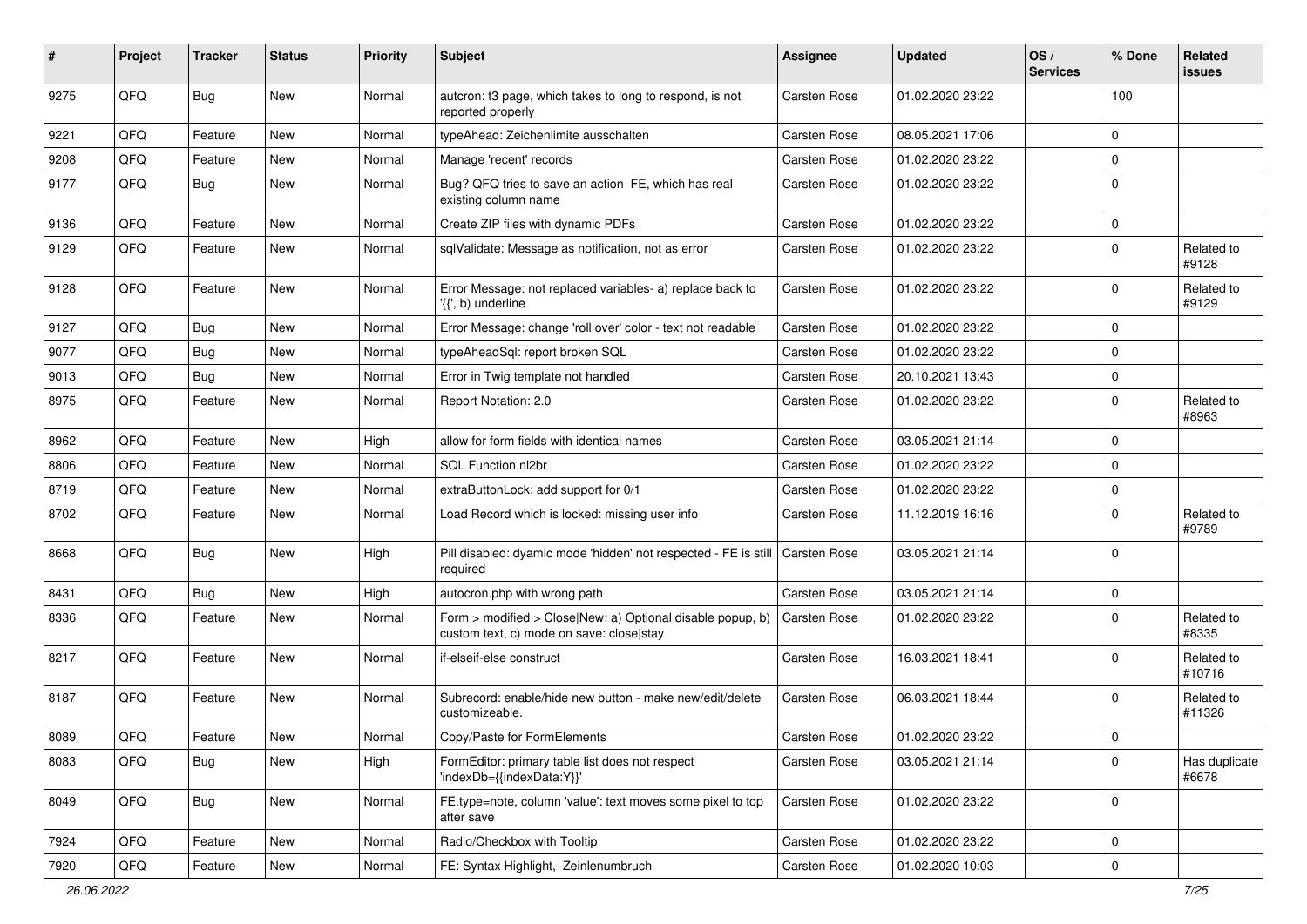| #    | Project | <b>Tracker</b> | <b>Status</b> | <b>Priority</b> | Subject                                                                                               | <b>Assignee</b> | <b>Updated</b>   | OS/<br><b>Services</b> | % Done      | Related<br>issues    |
|------|---------|----------------|---------------|-----------------|-------------------------------------------------------------------------------------------------------|-----------------|------------------|------------------------|-------------|----------------------|
| 7899 | QFQ     | <b>Bug</b>     | New           | High            | Fe.type=password / retype / required: always complain<br>about missing value                          | Carsten Rose    | 03.05.2021 21:14 |                        | $\Omega$    |                      |
| 7890 | QFQ     | Bug            | New           | Normal          | FormElement 'required': extraButtonInfo not aligned                                                   | Carsten Rose    | 11.06.2021 21:17 |                        | $\Omega$    | Related to<br>#11517 |
| 7850 | QFQ     | Feature        | New           | High            | Upload records: non 'pathFileName' column                                                             | Carsten Rose    | 03.05.2021 21:14 |                        | $\Omega$    |                      |
| 7812 | QFQ     | Feature        | New           | Normal          | FE 'Subrecord' - new option 'subrecordShowFilter',<br>'subrecordPaging'                               | Carsten Rose    | 01.02.2020 23:22 |                        | $\mathbf 0$ |                      |
| 7795 | QFQ     | Bug            | New           | Normal          | Readonly Form: Typeahead-Felder                                                                       | Carsten Rose    | 01.02.2020 23:22 |                        | $\Omega$    |                      |
| 7685 | QFQ     | Bug            | New           | Normal          | Open FormElement from QFQ error message and save<br>modified record: error about missing {{formId:F}} | Carsten Rose    | 01.02.2020 23:22 |                        | $\mathbf 0$ |                      |
| 7683 | QFQ     | Feature        | New           | Normal          | Special column names in '{{ SELECT  AS _link }}' should<br>be detected                                | Carsten Rose    | 01.02.2020 23:21 |                        | $\Omega$    |                      |
| 7681 | QFQ     | Feature        | New           | Normal          | Optional switch off 'check for modified record'                                                       | Carsten Rose    | 01.02.2020 23:21 |                        | $\mathbf 0$ |                      |
| 7660 | QFQ     | Feature        | New           | Normal          | IMAP: import mails to DB, move / delete mails                                                         | Carsten Rose    | 01.02.2020 09:52 |                        | $\Omega$    |                      |
| 7650 | QFQ     | <b>Bug</b>     | New           | High            | Optional do not show 'required' sign on FormElement                                                   | Carsten Rose    | 03.05.2021 21:14 |                        | $\mathbf 0$ |                      |
| 7574 | QFQ     | <b>Bug</b>     | New           | Normal          | Substitute error: form element not reported / dont parse<br>Form.note                                 | Carsten Rose    | 01.02.2020 23:21 |                        | $\Omega$    |                      |
| 7547 | QFQ     | <b>Bug</b>     | New           | Normal          | Error Message in afterSave: wrong parameter column<br>reported                                        | Carsten Rose    | 01.02.2020 23:22 |                        | $\mathbf 0$ |                      |
| 7524 | QFQ     | Bug            | New           | Normal          | QFQ throws a 'General Error' if 'fileadmin/protected/log/' is<br>not writeable                        | Carsten Rose    | 01.02.2020 23:22 |                        | $\Omega$    |                      |
| 7521 | QFQ     | Feature        | New           | Normal          | TemplateGroup: fe.type=upload                                                                         | Carsten Rose    | 01.02.2020 23:21 |                        | $\Omega$    | Related to<br>#9706  |
| 7520 | QFQ     | Feature        | New           | Normal          | QR Code:  AS _qr ( AS _link)                                                                          | Carsten Rose    | 01.02.2020 23:22 |                        | $\Omega$    |                      |
| 7519 | QFQ     | Feature        | New           | Normal          | Select: Multi                                                                                         | Carsten Rose    | 01.02.2020 23:22 |                        | $\Omega$    |                      |
| 7513 | QFQ     | <b>Bug</b>     | New           | Normal          | Radios not correct aligned                                                                            | Carsten Rose    | 01.02.2020 23:22 |                        | $\mathbf 0$ |                      |
| 7512 | QFQ     | <b>Bug</b>     | New           | Normal          | FE: inputType=number >> 'pattern' is not respected                                                    | Carsten Rose    | 01.02.2020 23:22 |                        | $\Omega$    |                      |
| 7481 | QFQ     | Feature        | New           | Normal          | Detect 'BaseUrl' automatically                                                                        | Carsten Rose    | 01.02.2020 23:21 |                        | $\mathbf 0$ |                      |
| 7480 | QFQ     | Feature        | New           | Normal          | Record History (Undo / Redo)                                                                          | Carsten Rose    | 11.12.2019 16:16 |                        | 0           | Related to<br>#2361  |
| 7342 | QFQ     | Feature        | New           | Normal          | add content = hide_this                                                                               | Carsten Rose    | 01.02.2020 23:21 |                        | 0           |                      |
| 7280 | QFQ     | Feature        | New           | Normal          | recently used table                                                                                   | Carsten Rose    | 01.02.2020 23:21 |                        | $\mathbf 0$ |                      |
| 7261 | QFQ     | Bug            | New           | Normal          | Report pathFilename for user without path, only the filename Carsten Rose                             |                 | 01.02.2020 23:21 |                        | $\mathbf 0$ |                      |
| 7239 | QFQ     | Feature        | New           | Normal          | TinyMCE: html tag whitelist                                                                           | Carsten Rose    | 01.02.2020 23:21 |                        | $\mathbf 0$ | Related to<br>#14320 |
| 7219 | QFQ     | Bug            | New           | Normal          | typeSheadSql / typeAheadSqlPrefetch: change to curly<br>braces                                        | Carsten Rose    | 01.02.2020 23:21 |                        | 0           |                      |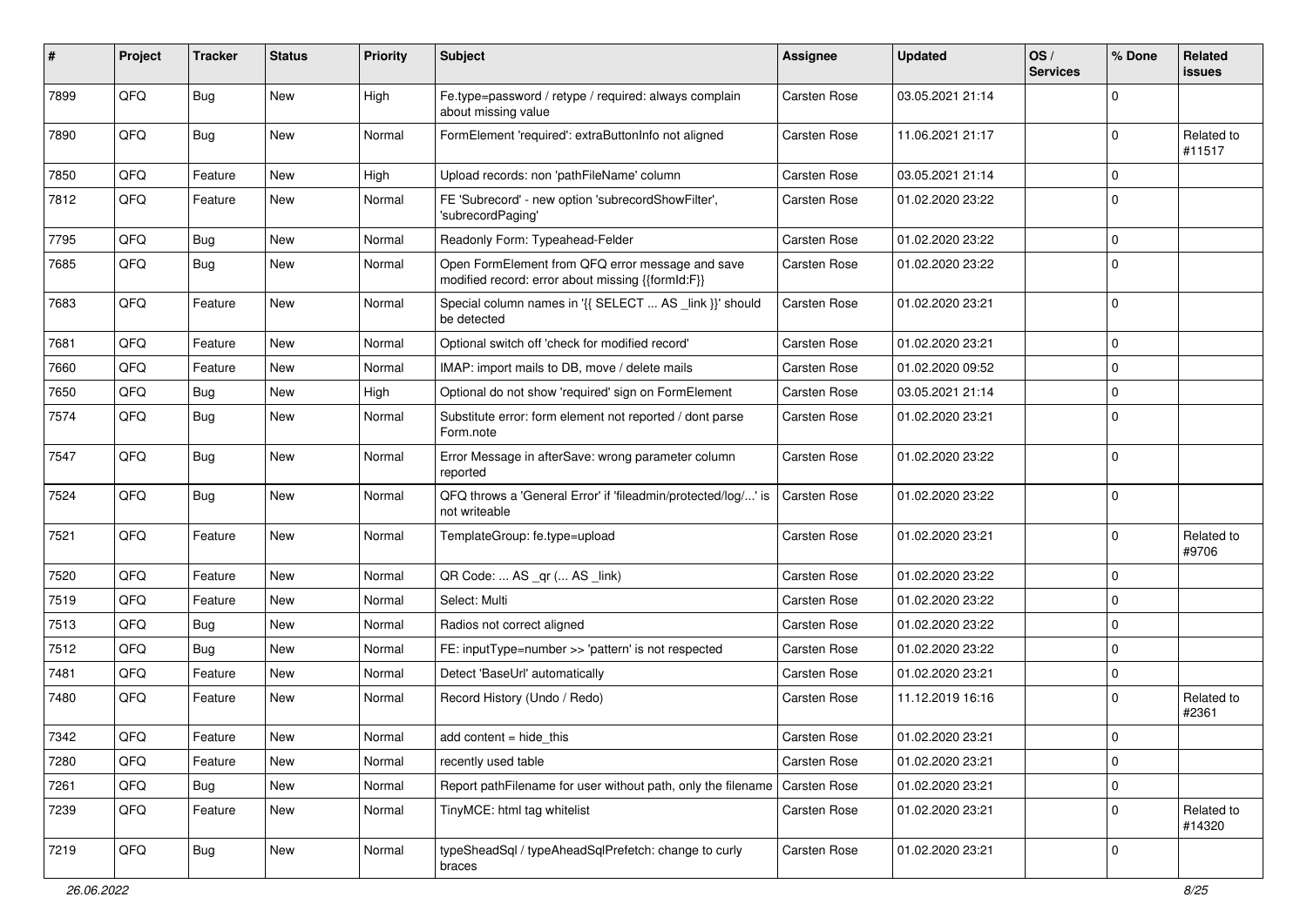| #    | Project | <b>Tracker</b> | <b>Status</b> | <b>Priority</b> | <b>Subject</b>                                                                                                             | <b>Assignee</b>     | <b>Updated</b>   | OS/<br><b>Services</b> | % Done      | Related<br>issues                           |
|------|---------|----------------|---------------|-----------------|----------------------------------------------------------------------------------------------------------------------------|---------------------|------------------|------------------------|-------------|---------------------------------------------|
| 7175 | QFQ     | Feature        | <b>New</b>    | Normal          | Upload: md5 hash as filename                                                                                               | <b>Carsten Rose</b> | 01.02.2020 23:21 |                        | $\Omega$    |                                             |
| 7119 | QFQ     | Feature        | New           | Normal          | Upload: scaleDownWidth, scaleDownHeight                                                                                    | Carsten Rose        | 01.02.2020 23:21 |                        | $\mathbf 0$ |                                             |
| 7109 | QFQ     | Feature        | New           | Normal          | Dynamic Updates: row/element hide                                                                                          | Carsten Rose        | 01.02.2020 23:22 |                        | $\mathbf 0$ | Has duplicate<br>#4081                      |
| 7102 | QFQ     | Feature        | New           | Normal          | Comment sign in report: '#' and '--'                                                                                       | Carsten Rose        | 01.02.2020 23:21 |                        | $\mathbf 0$ |                                             |
| 7099 | QFQ     | Feature        | New           | Normal          | Redesign FormEditor                                                                                                        | Carsten Rose        | 01.02.2020 23:21 |                        | $\mathbf 0$ |                                             |
| 7014 | QFQ     | <b>Bug</b>     | New           | Normal          | Sending invalid emails succeeds when<br>debug.redirectAllMailTo is set                                                     | Carsten Rose        | 01.02.2020 23:21 |                        | $\mathbf 0$ |                                             |
| 7002 | QFQ     | <b>Bug</b>     | <b>New</b>    | Normal          | Dynamic Update: row does not disappear / appear                                                                            | Carsten Rose        | 01.02.2020 23:22 |                        | $\mathbf 0$ |                                             |
| 6912 | QFQ     | <b>Bug</b>     | New           | Normal          | error Message Var 'deadline' already set in SIP - in Form<br>with FE.value={{deadline:R:::{{deadlinePeriod:Y}}}}           | Carsten Rose        | 01.02.2020 23:21 |                        | $\Omega$    |                                             |
| 6855 | QFQ     | Feature        | <b>New</b>    | Normal          | With {{feUser:U}}!={{feUser:T}}: Save / Delete: only possible<br>with {{feUserSave:U}}='yes' and '{{feUserDelete:U}}='yes' | Carsten Rose        | 01.02.2020 23:21 |                        | $\mathbf 0$ |                                             |
| 6765 | QFQ     | Feature        | New           | Normal          | Moeglichkeit via QFQ eigene Logs zu schreiben                                                                              | Carsten Rose        | 01.02.2020 23:21 |                        | $\mathbf 0$ |                                             |
| 6723 | QFQ     | Feature        | New           | Normal          | Report QFQ Installation and Version                                                                                        | Carsten Rose        | 12.06.2021 09:07 |                        | $\Omega$    |                                             |
| 6677 | QFQ     | Bug            | New           | Normal          | Error message FE Action Element: no/wrong FE reference<br>who cause the problem.                                           | Carsten Rose        | 01.02.2020 23:21 |                        | $\Omega$    |                                             |
| 6609 | QFQ     | Feature        | New           | Normal          | Formlet: JSON API erweitern                                                                                                | Carsten Rose        | 01.02.2020 23:21 |                        | 50          |                                             |
| 6602 | QFQ     | Feature        | New           | Normal          | Formlet: in Report auf Mausklick ein mini-form oeffnen                                                                     | Carsten Rose        | 11.12.2019 16:16 |                        | $\mathbf 0$ |                                             |
| 6594 | QFQ     | Feature        | <b>New</b>    | Normal          | Excel: on download, check if there is a valid sip                                                                          | Carsten Rose        | 01.02.2020 23:21 |                        | $\mathbf 0$ |                                             |
| 6483 | QFQ     | <b>Bug</b>     | New           | Normal          | R Store funktioniert nicht bei 'Report Notation' im FE                                                                     | Carsten Rose        | 01.02.2020 23:21 |                        | $\mathbf 0$ |                                             |
| 6462 | QFQ     | <b>Bug</b>     | <b>New</b>    | Normal          | File Upload: Nutzlose Fehlermeldung wenn Datei zu gross                                                                    | Carsten Rose        | 01.02.2020 23:21 |                        | $\mathbf 0$ | Related to<br>#6139                         |
| 6437 | QFQ     | Feature        | New           | Normal          | Neuer Mode Button bei FormElementen                                                                                        | Carsten Rose        | 01.02.2020 23:21 |                        | $\Omega$    | Related to<br>#9668.<br>Blocked by<br>#9678 |
| 6292 | QFQ     | Feature        | New           | Normal          | Download: File speichern mit Hash aber original Filename in   Carsten Rose<br>der Datenbank vermerken fuer Downloads       |                     | 01.02.2020 23:21 |                        | $\mathbf 0$ |                                             |
| 6289 | QFQ     | Feature        | New           | Normal          | Form: Log                                                                                                                  | Carsten Rose        | 01.02.2020 23:21 |                        | $\mathbf 0$ |                                             |
| 6261 | QFQ     | Feature        | New           | Normal          | Persistent SIP                                                                                                             | Carsten Rose        | 12.06.2021 09:07 |                        | $\Omega$    | Related to<br>#10819                        |
| 5782 | QFQ     | Feature        | New           | Normal          | NextCloud API                                                                                                              | Carsten Rose        | 01.02.2020 10:02 |                        | $\mathbf 0$ |                                             |
| 5715 | QFQ     | Feature        | New           | High            | PDF Caching                                                                                                                | Carsten Rose        | 03.05.2021 21:14 |                        | $\mathbf 0$ | Related to<br>#5851,<br>Related to<br>#6357 |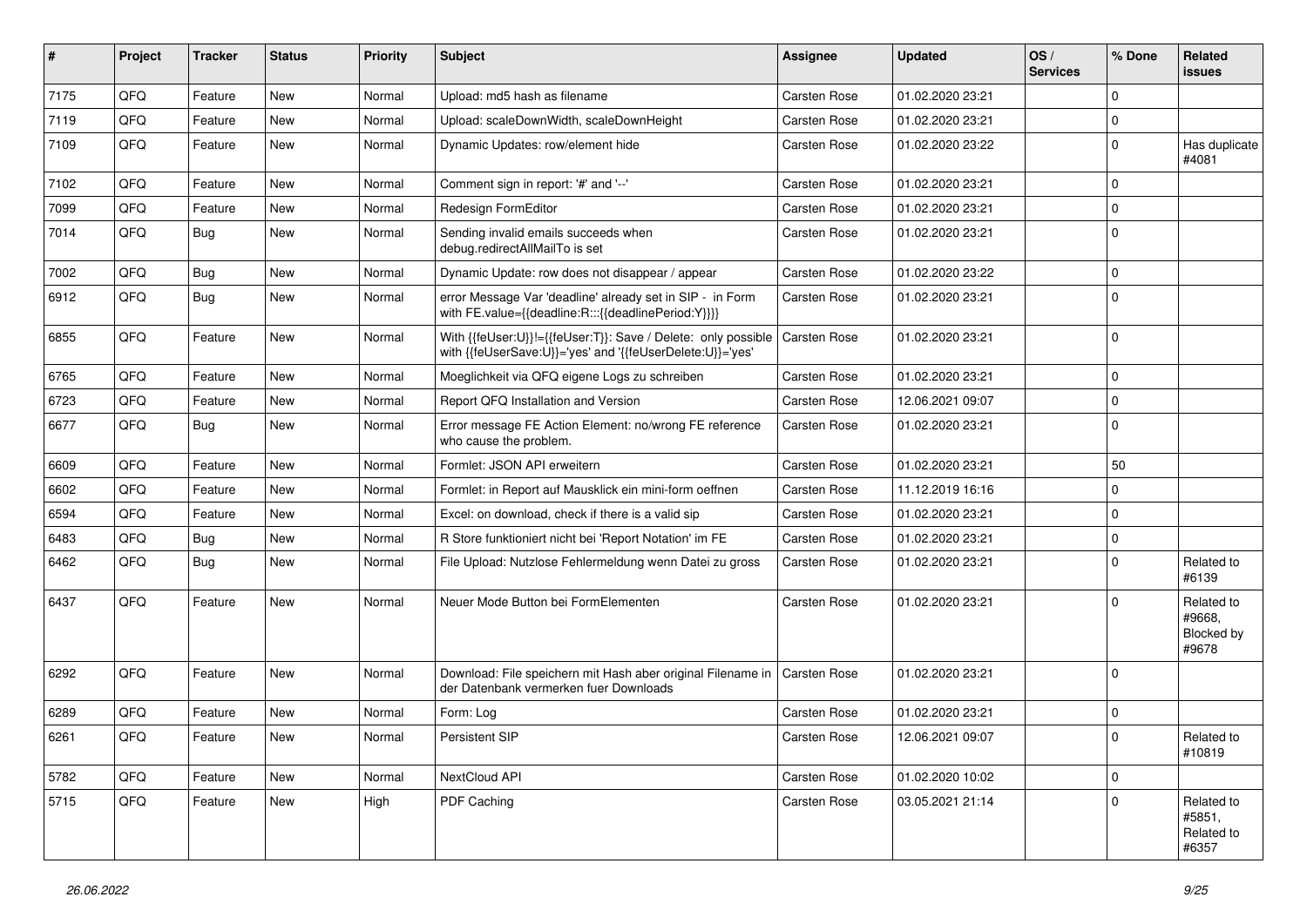| #     | Project | <b>Tracker</b> | <b>Status</b> | <b>Priority</b> | <b>Subject</b>                                                                                     | <b>Assignee</b>     | <b>Updated</b>   | OS/<br><b>Services</b> | % Done              | <b>Related</b><br>issues                    |
|-------|---------|----------------|---------------|-----------------|----------------------------------------------------------------------------------------------------|---------------------|------------------|------------------------|---------------------|---------------------------------------------|
| 5576  | QFQ     | Bug            | <b>New</b>    | Normal          | Using MySQL 'DROP' requires privilege - wich is not really<br>necessary.                           | <b>Carsten Rose</b> | 01.02.2020 23:21 |                        | $\Omega$            |                                             |
| 5559  | QFQ     | Bug            | <b>New</b>    | Normal          | FE.type = Upload: 'accept' might contain variables                                                 | Carsten Rose        | 11.05.2020 21:23 |                        | $\mathbf 0$         |                                             |
| 5459  | QFQ     | <b>Bug</b>     | New           | High            | Multi DB: spread system tables between 'QFQ' and<br>'Data'-DB                                      | Carsten Rose        | 03.05.2021 21:14 |                        | $\mathbf 0$         | Related to<br>#4720                         |
| 5345  | QFQ     | Feature        | New           | Normal          | Report: UPDATE / INSERT / DELETE statements should<br>trigger subqueries, depending on the result. | Carsten Rose        | 27.05.2020 16:11 |                        | $\mathbf 0$         |                                             |
| 5305  | QFQ     | <b>Bug</b>     | New           | Normal          | Upload FormElement: nicht disabled by readonly Form                                                | Carsten Rose        | 16.06.2021 13:43 |                        | $\Omega$            | Related to<br>#9347,<br>Related to<br>#9834 |
| 5221  | QFQ     | <b>Bug</b>     | <b>New</b>    | High            | Download Dialog: Bleibt stehen in FF wenn Datei<br>automatisch gespeichert wird.                   | Carsten Rose        | 03.05.2021 21:14 |                        | $\Omega$            |                                             |
| 5131  | QFQ     | Feature        | New           | Normal          | Activate Spin Gear ('wait/busy' indicator) via LINK attribute                                      | Carsten Rose        | 01.02.2020 23:21 |                        | $\Omega$            |                                             |
| 4756  | QFQ     | <b>Bug</b>     | <b>New</b>    | Normal          | Form dirty even nothing changes                                                                    | <b>Carsten Rose</b> | 11.12.2019 16:16 |                        | $\mathbf 0$         |                                             |
| 4413  | QFQ     | Feature        | New           | Normal          | fieldset: show/hidden, modeSql, dynamicUpdate                                                      | Carsten Rose        | 09.02.2022 15:19 |                        | $\mathbf 0$         |                                             |
| 4250  | QFQ     | Feature        | New           | Normal          | AutoCron in QFQ via PHP                                                                            | Carsten Rose        | 01.02.2020 23:21 |                        | $\Omega$            | Related to<br>#3292.<br>Related to<br>#3291 |
| 4082  | QFQ     | Feature        | New           | Normal          | Dynamic Update: modeSql - useful default                                                           | Carsten Rose        | 01.02.2020 23:22 |                        | $\mathbf 0$         |                                             |
| 4050  | QFQ     | Feature        | New           | Normal          | sql.log: 1) FormElement ID which causes a specific action.<br>2) Result in the same row.           | Carsten Rose        | 15.04.2020 11:35 |                        | $\Omega$            | Related to<br>#5458                         |
| 4023  | QFQ     | Feature        | New           | Normal          | prepared statements - FE action: salveld, sqlInsert,<br>sqlUpdate, sqlDelete, sqlBefore, sqlAfter  | Carsten Rose        | 11.12.2019 16:15 |                        | $\mathbf 0$         |                                             |
| 3864  | QFQ     | Feature        | <b>New</b>    | Normal          | Encrypt / decrypt field                                                                            | Carsten Rose        | 08.03.2021 18:08 |                        | $\mathbf 0$         |                                             |
| 3727  | QFQ     | Feature        | New           | High            | Security: Session Hijacking erschweren                                                             | Carsten Rose        | 03.05.2021 21:14 |                        | $\mathbf 0$         |                                             |
| 3547  | QFQ     | Bug            | New           | Normal          | FE of type 'note' causes writing of empty fields.                                                  | Carsten Rose        | 01.02.2020 23:21 |                        | $\mathbf 0$         |                                             |
| 3504  | QFQ     | Feature        | New           | Normal          | Logging: welche Action FEs werden wann wie ausgefuehrt                                             | Carsten Rose        | 01.02.2020 23:21 |                        | $\mathbf 0$         | Related to<br>#5458,<br>Related to<br>#4092 |
| 3432  | QFQ     | Feature        | New           | Normal          | subrecord: dynamicUpdate                                                                           | Carsten Rose        | 11.06.2020 21:10 |                        | O                   | Related to<br>#5691                         |
| 2361  | QFQ     | Feature        | New           | Normal          | Logging wer/wann/wo welches Formular aufgerufen hat                                                | Carsten Rose        | 11.12.2019 16:15 |                        | $\mathbf 0$         | Related to<br>#4432,<br>Related to<br>#7480 |
| 13647 | QFQ     | Bug            | New           | Normal          | Autofocus funktioniert nicht auf Chrome                                                            | Benjamin Baer       | 19.03.2022 17:44 |                        | $\mathsf{O}\xspace$ |                                             |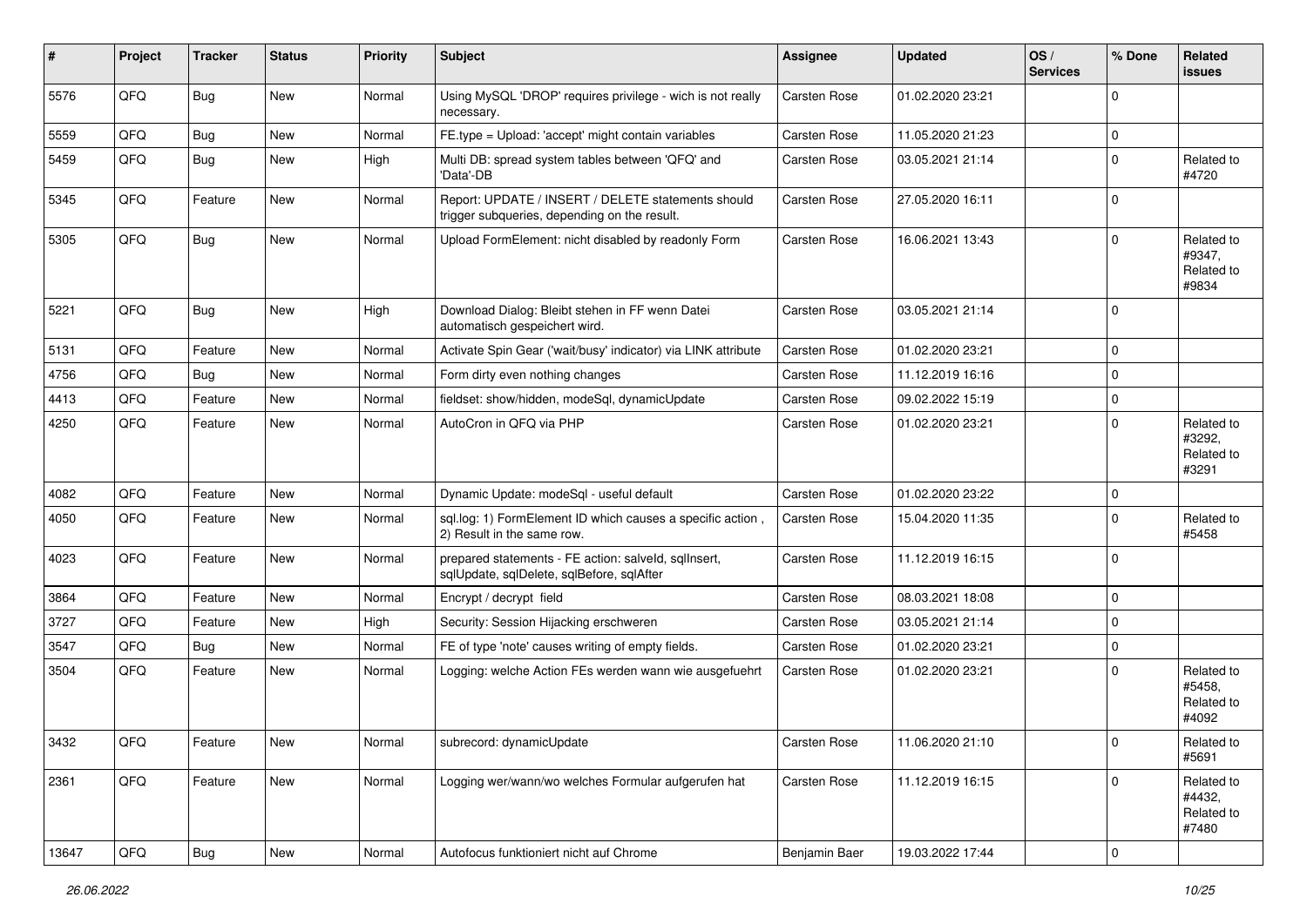| #     | Project | <b>Tracker</b> | <b>Status</b> | <b>Priority</b> | <b>Subject</b>                                                           | <b>Assignee</b> | <b>Updated</b>   | OS/<br><b>Services</b> | % Done      | Related<br>issues                                                     |
|-------|---------|----------------|---------------|-----------------|--------------------------------------------------------------------------|-----------------|------------------|------------------------|-------------|-----------------------------------------------------------------------|
| 13528 | QFQ     | <b>Bug</b>     | <b>New</b>    | Normal          | gfg.io > releases: es wird kein neues Release angelegt                   | Benjamin Baer   | 19.03.2022 17:46 |                        | $\Omega$    |                                                                       |
| 12556 | QFQ     | Feature        | New           | Normal          | Pills Title: colored = static or dynamic on allrequiredgiven             | Benjamin Baer   | 19.03.2022 17:49 |                        | $\Omega$    |                                                                       |
| 12490 | QFQ     | Feature        | New           | Normal          | Loading Plugins in QFQ - see what tinymce does. (lazy<br>loading)        | Benjamin Baer   | 08.06.2022 10:37 |                        | $\Omega$    | Related to<br>#12611,<br>Related to<br>#10013,<br>Related to<br>#7732 |
| 12476 | QFQ     | Feature        | New           | Normal          | clearMe: a) should trigger 'dirty', b) sticky on textarea resize         | Benjamin Baer   | 04.01.2022 08:40 |                        | $\Omega$    | Related to<br>#9528                                                   |
| 11237 | QFQ     | <b>Bug</b>     | <b>New</b>    | High            | Radiobutton / parameter.buttonClass= btn-default - kein dirty<br>Trigger | Benjamin Baer   | 03.05.2021 21:12 |                        | $\Omega$    | Related to<br>#10766                                                  |
| 11057 | QFQ     | <b>Bug</b>     | <b>New</b>    | High            | Checkboxes ohne span.checkmark im Report werden<br>ausgeblendet          | Benjamin Baer   | 03.05.2021 21:12 |                        | $\Omega$    | Related to<br>#11039                                                  |
| 14185 | QFQ     | Feature        | <b>New</b>    | Normal          | External/Autocron.php - better suitable directory                        | Support: System | 28.05.2022 11:03 |                        | $\Omega$    |                                                                       |
| 12156 | QFQ     | Feature        | New           | Normal          | Form: Optional disable 'leave page'                                      |                 | 03.05.2021 20:45 |                        | $\Omega$    |                                                                       |
| 12135 | QFQ     | Feature        | New           | Normal          | Subrecord: Notiz                                                         |                 | 24.04.2021 16:58 |                        | $\mathbf 0$ |                                                                       |
| 12039 | QFQ     | Feature        | <b>New</b>    | Normal          | Missing htmlSpecialChar() in pre processing on form submit               |                 | 18.02.2021 00:09 |                        | $\Omega$    | Related to<br>#14320                                                  |
| 12038 | QFQ     | Feature        | <b>New</b>    | Normal          | a) STORE_VAR: filenameOnlyStripUniq, b) SP:<br>QSTRIPUNIQ()              |                 | 17.02.2021 23:55 |                        | $\Omega$    |                                                                       |
| 11850 | QFQ     | Feature        | New           | Urgent          | Wizard Form: basierend auf einer Tabelle eine Form<br>anlegen.           |                 | 03.05.2021 21:12 |                        | $\Omega$    | <b>Blocked by</b><br>#8082                                            |
| 11716 | QFQ     | Feature        | <b>New</b>    | Normal          | Form an beliebiger Stelle im Report anzeigen                             |                 | 09.12.2020 09:47 |                        | $\Omega$    |                                                                       |
| 11715 | QFQ     | Bug            | New           | Normal          | acceptZeroAsRequired and requiredOffButMark do not<br>coincide           |                 | 08.12.2020 12:13 |                        | $\Omega$    |                                                                       |
| 11535 | QFQ     | Feature        | New           | Normal          | Ability to create SQL columns in frontend QFQ forms                      |                 | 17.11.2020 12:11 |                        | $\Omega$    |                                                                       |
| 11534 | QFQ     | Feature        | New           | Normal          | Report: Action on selected rows - Table batchprocessing<br>feature       |                 | 18.11.2020 08:15 |                        | $\Omega$    |                                                                       |
| 11522 | QFQ     | <b>Bug</b>     | <b>New</b>    | Normal          | Aus/Einblenden von Reitern                                               |                 | 13.11.2020 14:58 |                        | $\Omega$    |                                                                       |
| 11195 | QFQ     | <b>Bug</b>     | New           | Low             | Dynamic Update: Note not updated if new text is empty<br>(v20.4)         |                 | 25.09.2020 11:14 |                        | $\Omega$    |                                                                       |
| 10890 | QFQ     | <b>Bug</b>     | New           | Normal          | AutoCron hangs                                                           |                 | 20.07.2020 13:56 |                        | $\mathbf 0$ |                                                                       |
| 10874 | QFQ     | Feature        | New           | Normal          | Erstellen eines Foreign Keys in der Tabelle "FormElement"                |                 | 13.07.2020 10:11 |                        | 0           |                                                                       |
| 10766 | QFQ     | <b>Bug</b>     | New           | High            | Radiobutton / parameter.buttonClass=btn-default: dynamic<br>update       |                 | 03.05.2021 21:12 |                        | 0           | Related to<br>#11237                                                  |
| 10763 | QFQ     | Feature        | New           | Normal          | form accessed and submitted despite logout?                              |                 | 16.06.2020 11:43 |                        | 0           |                                                                       |
| 10759 | QFQ     | Bug            | New           | Normal          | emptyMeansNull - Feld falsch aktualisiert                                |                 | 12.11.2020 23:45 |                        | 0           |                                                                       |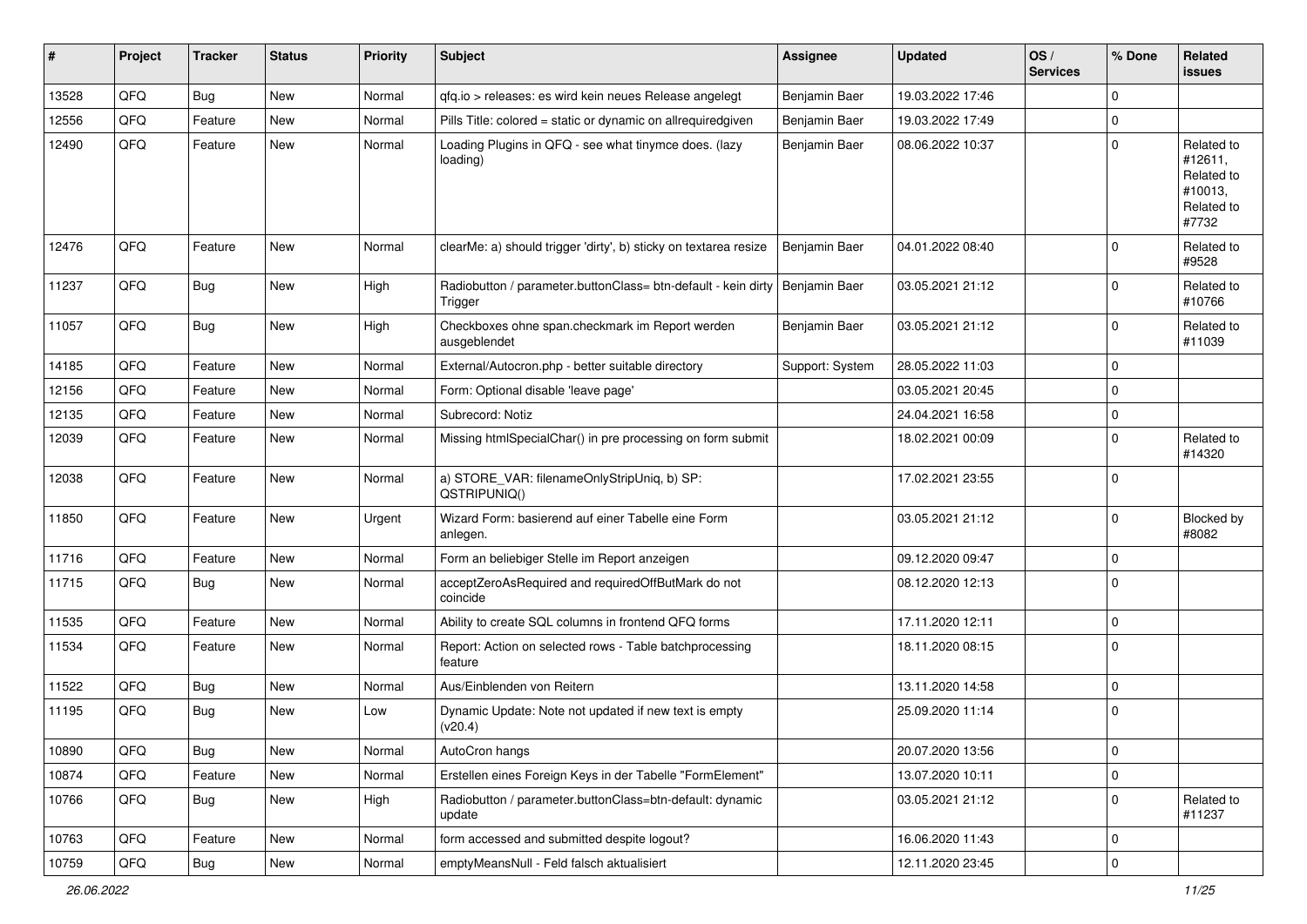| $\#$  | Project | <b>Tracker</b> | <b>Status</b> | <b>Priority</b> | Subject                                                                    | <b>Assignee</b>     | <b>Updated</b>   | OS/<br><b>Services</b> | % Done      | <b>Related</b><br><b>issues</b>                                        |
|-------|---------|----------------|---------------|-----------------|----------------------------------------------------------------------------|---------------------|------------------|------------------------|-------------|------------------------------------------------------------------------|
| 10384 | QFQ     | Feature        | <b>New</b>    | Normal          | Parameter Exchange QFQ Instances                                           |                     | 07.05.2020 09:38 |                        | $\mathbf 0$ |                                                                        |
| 10345 | QFQ     | Feature        | New           | Normal          | Templates - Patterns QFQ Style                                             |                     | 03.05.2021 21:01 |                        | $\mathbf 0$ | Related to<br>#10713                                                   |
| 10324 | QFQ     | Bug            | New           | Normal          | Excel Export mit Template funktioniert nur, wenn Template<br>vor uid kommt |                     | 30.03.2020 11:20 |                        | $\mathbf 0$ | Related to<br>#10257                                                   |
| 10114 | QFQ     | Feature        | <b>New</b>    | High            | Symbol (Link): 'G:' (Glyphicon) replaced by 'i:' (icon)                    |                     | 07.12.2021 17:19 |                        | $\mathbf 0$ | Related to<br>#3797,<br>Related to<br>#4194                            |
| 9855  | QFQ     | Bug            | <b>New</b>    | Normal          | <b>Required Check</b>                                                      |                     | 01.02.2020 15:56 |                        | $\mathbf 0$ |                                                                        |
| 9853  | QFQ     | Feature        | New           | Normal          | Check das SQL / QFQ / Mail Logfile geschrieben wird                        |                     | 09.01.2020 11:15 |                        | $\mathbf 0$ |                                                                        |
| 13943 | QFQ     | Bug            | Priorize      | Normal          | unable to find formgroup                                                   | Enis Nuredini       | 28.05.2022 11:03 |                        | $\mathbf 0$ |                                                                        |
| 13900 | QFQ     | Feature        | Priorize      | Normal          | Selenium: Check das Cookie/PDF funktioniert                                | Enis Nuredini       | 25.03.2022 12:45 |                        | $\mathbf 0$ |                                                                        |
| 10569 | QFQ     | Feature        | Priorize      | Normal          | link_blank more safe                                                       | Enis Nuredini       | 25.03.2022 12:44 |                        | $\mathbf 0$ |                                                                        |
| 14371 | QFQ     | Feature        | Priorize      | Normal          | <b>LDAP via REPORT</b>                                                     | <b>Carsten Rose</b> | 19.06.2022 16:37 |                        | $\mathbf 0$ |                                                                        |
| 14290 | QFQ     | Feature        | Priorize      | Normal          | FormEditor: Show Table Definition                                          | Carsten Rose        | 19.06.2022 16:37 |                        | $\mathbf 0$ |                                                                        |
| 14283 | QFQ     | <b>Bug</b>     | Priorize      | Normal          | HEIC / HEIF convert doesn't trigger                                        | <b>Carsten Rose</b> | 19.06.2022 16:37 |                        | $\mathbf 0$ |                                                                        |
| 12504 | QFQ     | Feature        | Priorize      | Normal          | sql.log: report fe.id                                                      | <b>Carsten Rose</b> | 05.05.2021 22:09 |                        | $\mathbf 0$ |                                                                        |
| 12503 | QFQ     | Feature        | Priorize      | Normal          | Detect dangerous UPDATE statement with missing WHERE                       | Carsten Rose        | 05.05.2021 22:09 |                        | $\mathbf 0$ |                                                                        |
| 12452 | QFQ     | Feature        | Priorize      | Normal          | BaseURL: alsways with '/' at the end                                       | Carsten Rose        | 19.06.2022 13:45 |                        | $\mathbf 0$ | Related to<br>#10782                                                   |
| 12325 | QFQ     | Bug            | Priorize      | Normal          | MultiDB form.dblndex not working for report syntax                         | Carsten Rose        | 07.09.2021 13:37 |                        | $\Omega$    | Related to<br>#12145,<br>Related to<br>#12314                          |
| 11320 | QFQ     | Feature        | Priorize      | Normal          | Typo3 Version 10 support                                                   | Carsten Rose        | 05.05.2021 22:09 |                        | $\mathbf 0$ |                                                                        |
| 10015 | QFQ     | Feature        | Priorize      | Normal          | Monospace in Textarea                                                      | Carsten Rose        | 03.02.2020 13:40 |                        | $\mathbf 0$ |                                                                        |
| 10012 | QFQ     | Feature        | Priorize      | Normal          | redirectAllMailTo: {{beEmail:T}}                                           | Carsten Rose        | 08.05.2021 09:54 |                        | $\mathbf 0$ | Related to<br>#12412,<br>Related to<br>#12413,<br>Related to<br>#10011 |
| 10011 | QFQ     | Feature        | Priorize      | Normal          | Offer new STORE_TYPO3 Variable 'beUser', 'beEmail'                         | <b>Carsten Rose</b> | 08.05.2021 09:51 |                        | $\mathbf 0$ | Related to<br>#10012,<br>Related to<br>#12511                          |
| 10005 | QFQ     | Feature        | Priorize      | Normal          | Report / special column name:  AS calendar                                 | <b>Carsten Rose</b> | 03.06.2020 17:28 |                        | $\mathbf 0$ |                                                                        |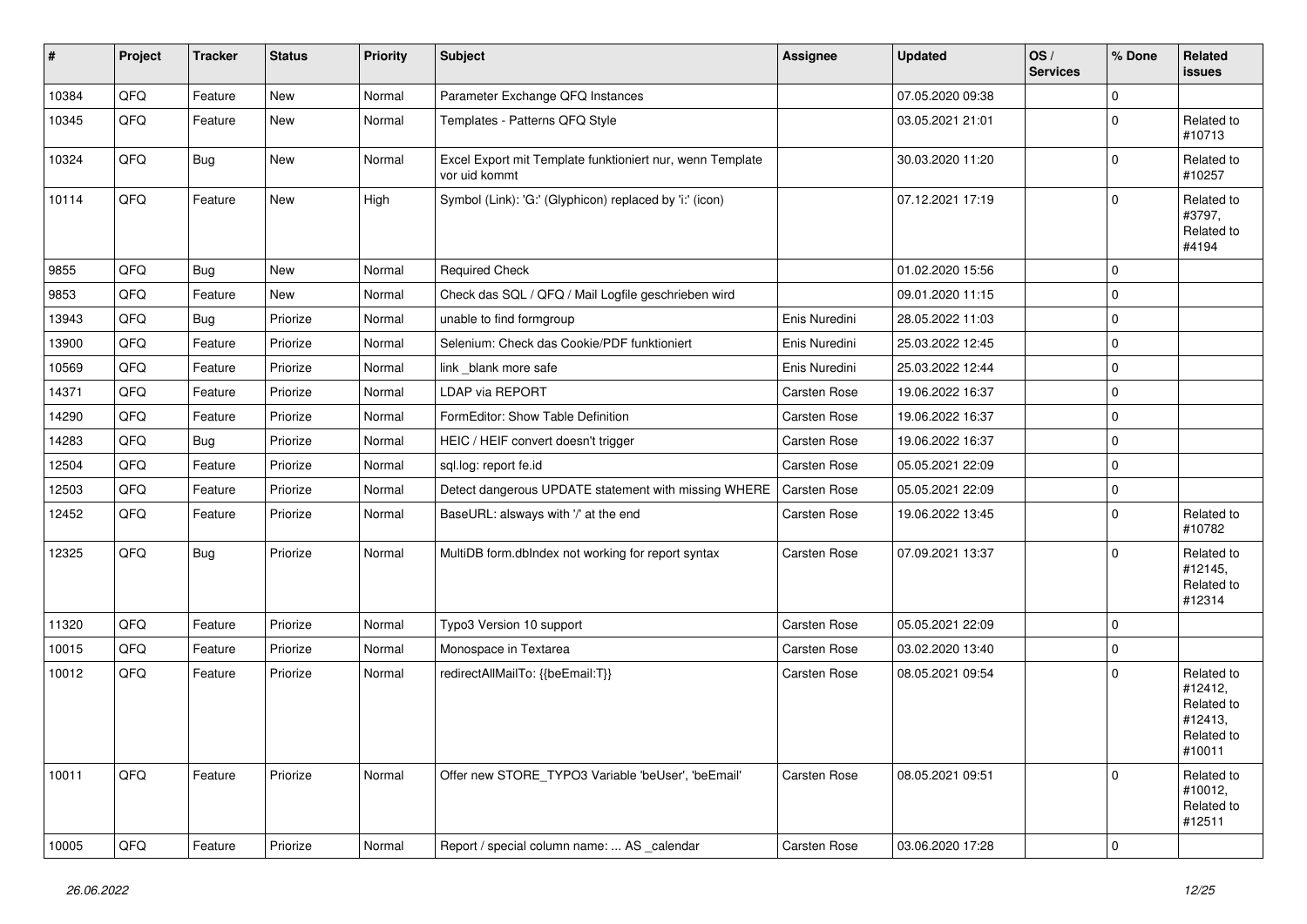| $\vert$ # | Project | <b>Tracker</b> | <b>Status</b> | <b>Priority</b> | Subject                                                                                                  | <b>Assignee</b>     | <b>Updated</b>   | OS/<br><b>Services</b> | % Done         | Related<br><b>issues</b>                                                |
|-----------|---------|----------------|---------------|-----------------|----------------------------------------------------------------------------------------------------------|---------------------|------------------|------------------------|----------------|-------------------------------------------------------------------------|
| 9975      | QFQ     | Bug            | Priorize      | Normal          | Dropdown Menu: 'r:3' broken                                                                              | Carsten Rose        | 01.02.2020 10:13 |                        | $\Omega$       |                                                                         |
| 9968      | QFQ     | Feature        | Priorize      | Normal          | Tooltip in Links for Developer                                                                           | Carsten Rose        | 01.02.2020 23:17 |                        | $\mathbf 0$    |                                                                         |
| 9958      | QFQ     | <b>Bug</b>     | Priorize      | Normal          | Broken subrecord query: no error message                                                                 | Carsten Rose        | 05.02.2021 15:15 |                        | $\Omega$       |                                                                         |
| 9947      | QFQ     | Bug            | Priorize      | Normal          | Unwanted error message if missing 'typeAheadSqlPrefetch'                                                 | <b>Carsten Rose</b> | 01.02.2020 10:13 |                        | $\mathbf 0$    |                                                                         |
| 9928      | QFQ     | Feature        | Priorize      | Normal          | SpecialColumnName: a) Deprecated: ' AS "_+tag " ', b)<br>New: ' AS "_ <tag1><tag2>"'</tag2></tag1>       | Carsten Rose        | 01.02.2020 23:17 |                        | $\Omega$       | Related to<br>#9929                                                     |
| 9900      | QFQ     | Feature        | Priorize      | Normal          | Generic API Call: tt-content record >> JSON                                                              | <b>Carsten Rose</b> | 01.02.2020 10:13 |                        | $\mathbf 0$    |                                                                         |
| 9862      | QFQ     | <b>Bug</b>     | Priorize      | Normal          | Failed writing to sql mail qfq.log should throw an exception                                             | <b>Carsten Rose</b> | 01.02.2020 10:13 |                        | $\Omega$       |                                                                         |
| 9834      | QFQ     | Bug            | Priorize      | Normal          | Input elements with tag 'disabled' are missing on<br>form-submit: server option 'processReadOnly' broken | Carsten Rose        | 07.12.2021 16:43 |                        | $\mathbf 0$    | Related to<br>#9691.<br>Related to<br>#5305, Has<br>duplicate<br>#12331 |
| 9668      | QFQ     | Feature        | Priorize      | Normal          | Form.mode: rename 'hidden' to 'hide'                                                                     | Carsten Rose        | 05.05.2021 22:14 |                        | $\Omega$       | Related to<br>#6437                                                     |
| 9534      | QFQ     | <b>Bug</b>     | Priorize      | Urgent          | FE.type=upload: 'Unknown Mode: ID"                                                                       | <b>Carsten Rose</b> | 03.05.2021 21:14 |                        | 0              | Related to<br>#9532                                                     |
| 9394      | QFQ     | Feature        | Priorize      | Normal          | REST: allow for non numerical ids in get requests                                                        | <b>Carsten Rose</b> | 05.05.2021 22:10 |                        | $\mathbf 0$    |                                                                         |
| 9346      | QFQ     | Feature        | Priorize      | Normal          | beforeSave: check if an upload is given                                                                  | <b>Carsten Rose</b> | 11.06.2021 21:18 |                        | $\Omega$       |                                                                         |
| 9173      | QFQ     | <b>Bug</b>     | Priorize      | Urgent          | Stale Record Lock: Firefox                                                                               | Carsten Rose        | 03.05.2021 21:14 |                        | $\mathbf 0$    | Related to<br>#9789                                                     |
| 9121      | QFQ     | Bug            | Priorize      | High            | sip links have r and __dbIndexData set                                                                   | Carsten Rose        | 12.06.2021 10:41 |                        | $\Omega$       |                                                                         |
| 8963      | QFQ     | Feature        | Priorize      | Normal          | Setting values in a store: flexible way                                                                  | Carsten Rose        | 05.05.2021 22:10 |                        | $\overline{0}$ | Related to<br>#8975                                                     |
| 8585      | QFQ     | Feature        | Priorize      | Normal          | Enhance Error message for 'unknown form'                                                                 | <b>Carsten Rose</b> | 01.02.2020 10:13 |                        | $\Omega$       |                                                                         |
| 8584      | QFQ     | Feature        | Priorize      | Normal          | FE 'Action' - never assign to Container (except Template<br>Group)                                       | Carsten Rose        | 01.02.2020 10:13 |                        | $\overline{0}$ |                                                                         |
| 8277      | QFQ     | Feature        | Priorize      | Normal          | fe.parameter.default=                                                                                    | <b>Carsten Rose</b> | 01.02.2020 23:17 |                        | 0              | Related to<br>#8113                                                     |
| 8204      | QFQ     | Feature        | Priorize      | High            | Position 'required mark'                                                                                 | Carsten Rose        | 16.06.2021 13:44 |                        | $\Omega$       |                                                                         |
| 8082      | QFQ     | Feature        | Priorize      | High            | Contact form without saving record                                                                       | <b>Carsten Rose</b> | 07.12.2021 15:20 |                        | $\Omega$       | Related to<br>#8587,<br><b>Blocks</b><br>#11850                         |
| 8044      | QFQ     | Feature        | Priorize      | Normal          | Transaction: a) Form, b) Report                                                                          | Carsten Rose        | 05.05.2021 22:14 |                        | $\Omega$       | Related to<br>#8043                                                     |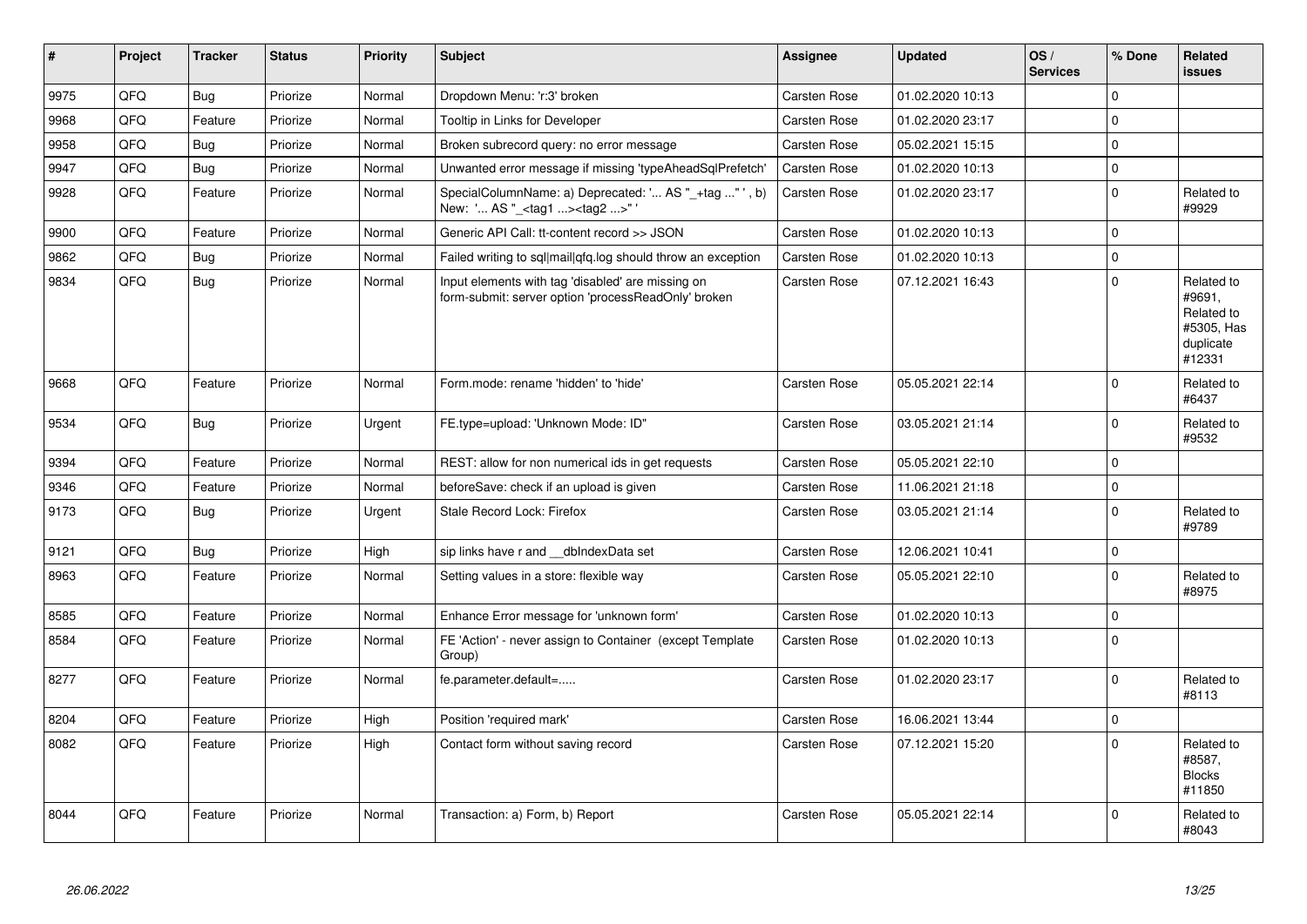| #     | Project | <b>Tracker</b> | <b>Status</b> | <b>Priority</b> | <b>Subject</b>                                                                            | <b>Assignee</b> | <b>Updated</b>   | OS/<br><b>Services</b> | % Done      | Related<br>issues   |
|-------|---------|----------------|---------------|-----------------|-------------------------------------------------------------------------------------------|-----------------|------------------|------------------------|-------------|---------------------|
| 8037  | QFQ     | Bug            | Priorize      | Normal          | FE.type=upload (advanced mode): {{slaveld:V}} missing<br>during dynamic update            | Carsten Rose    | 01.02.2020 10:13 |                        | $\Omega$    |                     |
| 8034  | QFQ     | Feature        | Priorize      | Normal          | FormElement 'data': 22.22.2222 should not be accepted                                     | Carsten Rose    | 01.02.2020 10:13 |                        | $\mathbf 0$ |                     |
| 7656  | QFQ     | <b>Bug</b>     | Priorize      | Normal          | FE with required, 'pattern' and 'extraButtonLock': always<br>complain about missing value | Carsten Rose    | 01.02.2020 10:13 |                        | $\Omega$    |                     |
| 7630  | QFQ     | Feature        | Priorize      | Normal          | detailed error message for simple upload                                                  | Carsten Rose    | 01.02.2020 10:13 |                        | $\mathbf 0$ |                     |
| 7616  | QFQ     | <b>Bug</b>     | Priorize      | Normal          | Selectlist with Enum & Dynamic Update                                                     | Carsten Rose    | 01.02.2020 10:13 |                        | $\mathbf 0$ |                     |
| 7522  | QFQ     | Feature        | Priorize      | Normal          | Inserting default index.html to folder (Avoid Apache<br>Indexing)                         | Carsten Rose    | 01.02.2020 10:13 |                        | $\mathbf 0$ |                     |
| 7290  | QFQ     | Feature        | Priorize      | Normal          | FormEditor: title as textarea if LEN(title)>60                                            | Carsten Rose    | 01.02.2020 10:13 |                        | $\mathbf 0$ | Blocked by<br>#7682 |
| 7217  | QFQ     | Feature        | Priorize      | Normal          | Download: notice User if `_sip=?` is missing                                              | Carsten Rose    | 01.02.2020 10:13 |                        | $\mathbf 0$ |                     |
| 6998  | QFQ     | Feature        | Priorize      | Normal          | Form: with debug=on show column information as tooltip of<br>column label                 | Carsten Rose    | 01.02.2020 10:13 |                        | $\mathbf 0$ |                     |
| 6574  | QFQ     | <b>Bug</b>     | Priorize      | Normal          | qfq.log: Fehlermeldung wurde angezeigt, aber nicht geloggt                                | Carsten Rose    | 01.02.2020 10:13 |                        | $\mathbf 0$ |                     |
| 6116  | QFQ     | <b>Bug</b>     | Priorize      | High            | value of checkbox not saved                                                               | Carsten Rose    | 07.12.2021 17:19 |                        | $\Omega$    |                     |
| 5942  | QFQ     | Feature        | Priorize      | Normal          | 'L' and 'type': append to links, generate via '_link' by using<br>'u:' .                  | Carsten Rose    | 01.02.2020 10:13 |                        | $\Omega$    |                     |
| 3867  | QFQ     | Feature        | Priorize      | Normal          | Readonly Formular: Template Groups add/delete<br>ausbeldnen                               | Carsten Rose    | 05.05.2021 22:12 |                        | $\Omega$    |                     |
| 3782  | QFQ     | <b>Bug</b>     | Priorize      | Normal          | Bei fehlerhafter Eingabe (z.B. Datum) sollte das erwartete<br>Format angezeigt werden     | Carsten Rose    | 01.02.2020 10:13 |                        | $\mathbf 0$ |                     |
| 10003 | QFQ     | Feature        | Priorize      | Normal          | fieldset: stronger visualize group                                                        | Benjamin Baer   | 12.02.2020 08:13 |                        | $\mathbf 0$ |                     |
| 9135  | QFQ     | Feature        | Priorize      | Normal          | Progress Bar generic / replace old hourglass download<br>popup                            | Benjamin Baer   | 03.01.2022 07:43 |                        | $\Omega$    |                     |
| 7965  | QFQ     | Feature        | Priorize      | Normal          | Input type 'text' with visual format - currency                                           | Benjamin Baer   | 03.01.2022 07:45 |                        | $\mathbf 0$ |                     |
| 7730  | QFQ     | Feature        | Priorize      | Normal          | SELECT Box: title in between                                                              | Benjamin Baer   | 01.02.2020 23:22 |                        | $\Omega$    |                     |
| 6870  | QFQ     | Feature        | Priorize      | Normal          | Click on '_link' triggers an API call                                                     | Benjamin Baer   | 03.01.2022 08:25 |                        | $\mathbf 0$ |                     |
| 6801  | QFQ     | Feature        | Priorize      | Normal          | Fabric: Maximize / FullIscreen                                                            | Benjamin Baer   | 21.03.2022 09:56 |                        | $\mathbf 0$ |                     |
| 6566  | QFQ     | Bug            | Priorize      | Normal          | Link Function 'delete': provided parameter missing on page<br>reload                      | Benjamin Baer   | 03.01.2022 08:08 |                        | $\mathbf 0$ |                     |
| 6224  | QFQ     | Feature        | Priorize      | Normal          | Dynamic update: fade in/out fields                                                        | Benjamin Baer   | 21.03.2022 09:50 |                        | $\mathbf 0$ |                     |
| 6140  | QFQ     | Bug            | Priorize      | Normal          | QFQ DnD Sort: Locked fields                                                               | Benjamin Baer   | 21.03.2022 09:56 |                        | $\mathbf 0$ |                     |
| 5562  | QFQ     | Feature        | Priorize      | Normal          | Drag'n'Drop fuer Uploads                                                                  | Benjamin Baer   | 21.03.2022 09:52 |                        | $\mathbf 0$ | Related to<br>#9706 |
| 5366  | QFQ     | Feature        | Priorize      | Normal          | Saving with keyboard shortcuts                                                            | Benjamin Baer   | 21.03.2022 09:47 |                        | $\mathbf 0$ |                     |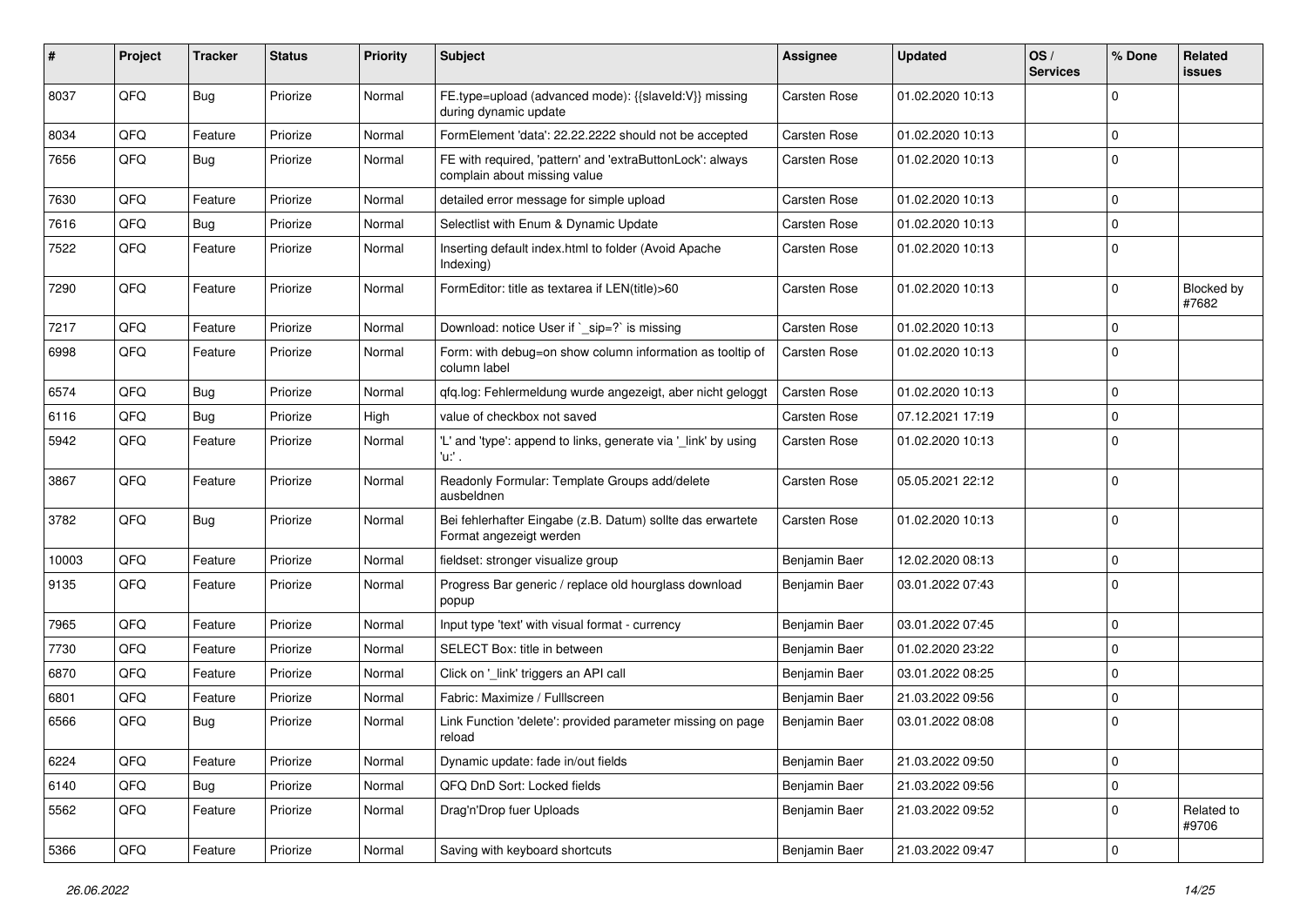| #     | Project | <b>Tracker</b> | <b>Status</b> | Priority | Subject                                                                                             | Assignee            | <b>Updated</b>   | OS/<br><b>Services</b> | % Done      | <b>Related</b><br><b>issues</b>                                                                                                                                       |
|-------|---------|----------------|---------------|----------|-----------------------------------------------------------------------------------------------------|---------------------|------------------|------------------------|-------------|-----------------------------------------------------------------------------------------------------------------------------------------------------------------------|
| 4457  | QFQ     | <b>Bug</b>     | Priorize      | Normal   | typeahead: pressing return to select an item, saves the form<br>and closes the form.                | Benjamin Baer       | 03.01.2022 08:01 |                        | $\mathbf 0$ | Related to<br>#4398                                                                                                                                                   |
| 2665  | QFQ     | Bug            | Priorize      | Normal   | Dynamic Update funktioniert nicht, wenn beim<br>entsprechenden FormElement eine size angegeben ist. | Benjamin Baer       | 03.01.2022 08:12 |                        | 30          |                                                                                                                                                                       |
| 14320 | QFQ     | Feature        | ToDo          | Normal   | Allow specific HTML Tags and Attributes: general, TinyMCE                                           | Enis Nuredini       | 17.06.2022 10:44 |                        | $\Omega$    | Related to<br>#12664,<br>Related to<br>#12039,<br>Related to<br>#11702.<br>Related to<br>#7239,<br>Related to<br>#3708.<br>Related to<br>#3646,<br>Related to<br>#880 |
| 14303 | QFQ     | Bug            | ToDo          | Normal   | datetime broken with picker                                                                         | Enis Nuredini       | 17.06.2022 09:02 |                        | $\mathbf 0$ | Related to<br>#12630                                                                                                                                                  |
| 13899 | QFQ     | Bug            | ToDo          | Normal   | Selenium: zum laufen bringen                                                                        | Enis Nuredini       | 25.03.2022 10:24 |                        | $\pmb{0}$   |                                                                                                                                                                       |
| 12262 | QFQ     | Feature        | ToDo          | Normal   | Form buttons on top: more customable                                                                | Enis Nuredini       | 17.06.2022 10:44 |                        | $\Omega$    | Related to<br>#13945, Has<br>duplicate<br>#4046, Has<br>duplicate<br>#10080                                                                                           |
| 12463 | QFQ     | <b>Bug</b>     | ToDo          | High     | QFQ Function: 'function' and 'sql' on same level - output of<br>sql is shown two times.             | Carsten Rose        | 15.12.2021 16:31 |                        | $\mathbf 0$ |                                                                                                                                                                       |
| 12395 | QFQ     | <b>Bug</b>     | ToDo          | High     | QFQ Function: Result two times shown                                                                | Carsten Rose        | 18.02.2022 08:59 |                        | $\mathbf 0$ |                                                                                                                                                                       |
| 7602  | QFQ     | Feature        | ToDo          | High     | Multi Select: with checkboxes                                                                       | Benjamin Baer       | 22.03.2022 09:07 |                        | $\mathbf 0$ |                                                                                                                                                                       |
| 12508 | QFQ     | <b>Bug</b>     | In Progress   | High     | qfq Form: sendMail                                                                                  | Karin Niffeler      | 19.03.2022 17:48 |                        | $\mathbf 0$ |                                                                                                                                                                       |
| 12630 | QFQ     | Feature        | In Progress   | Normal   | Input: date[time]: min / max values                                                                 | Enis Nuredini       | 20.06.2022 18:31 |                        | $\mathbf 0$ | Related to<br>#10096,<br>Related to<br>#14302,<br>Related to<br>#14303                                                                                                |
| 14323 | QFQ     | <b>Bug</b>     | In Progress   | Normal   | Report: render=both single - no impact                                                              | Carsten Rose        | 19.06.2022 18:31 |                        | $\mathbf 0$ |                                                                                                                                                                       |
| 14175 | QFQ     | Bug            | In Progress   | Normal   | Opening a form with no QFQ Session cookie fails                                                     | <b>Carsten Rose</b> | 03.06.2022 10:40 |                        | $\mathbf 0$ |                                                                                                                                                                       |
| 13330 | QFQ     | Feature        | In Progress   | Normal   | Multi Form: Upload                                                                                  | Carsten Rose        | 07.11.2021 12:40 |                        | 50          | Related to<br>#9706                                                                                                                                                   |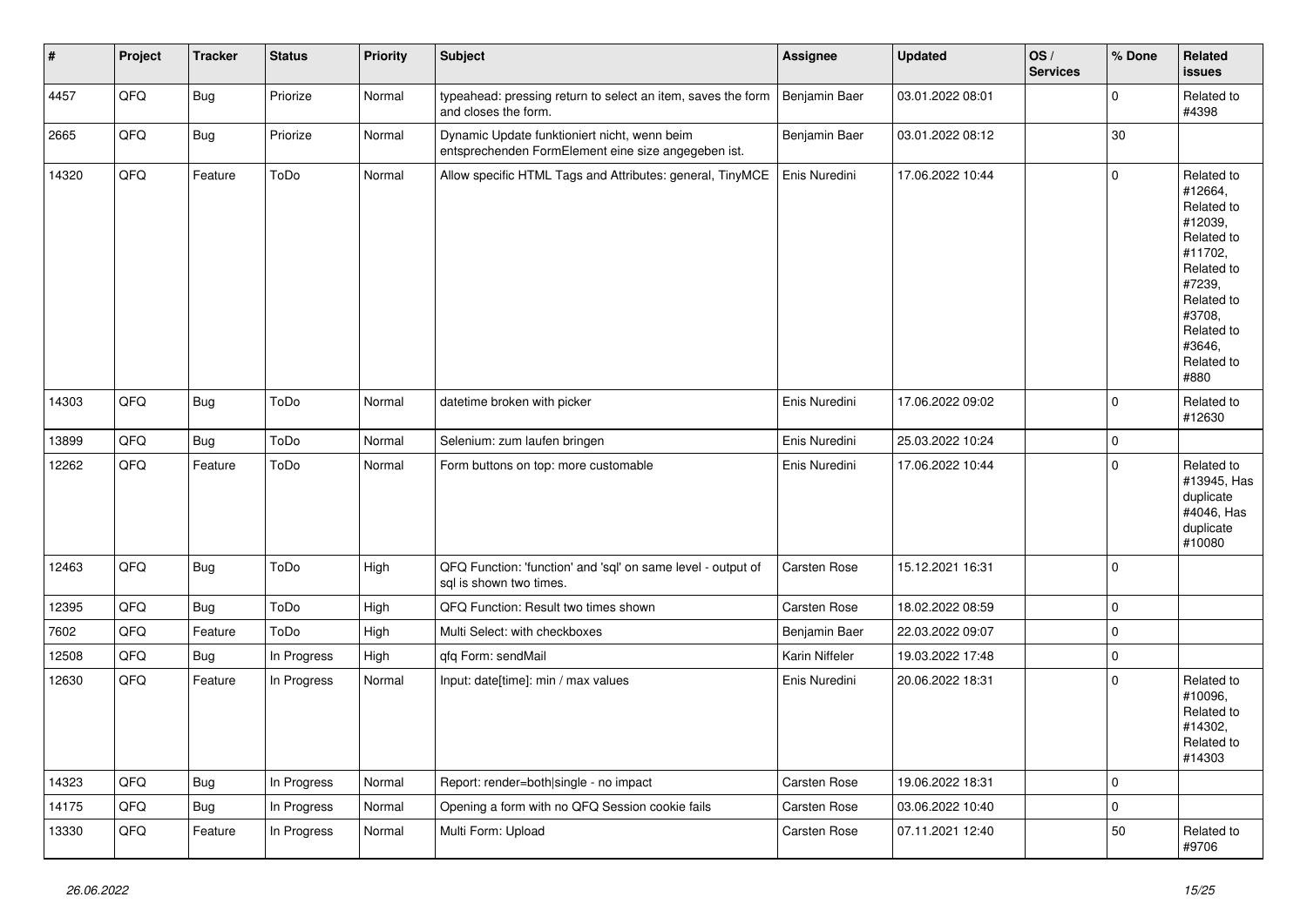| $\vert$ # | Project | <b>Tracker</b> | <b>Status</b>              | <b>Priority</b> | <b>Subject</b>                                                           | <b>Assignee</b>     | <b>Updated</b>   | OS/<br><b>Services</b> | % Done      | Related<br>issues                                                                                                              |
|-----------|---------|----------------|----------------------------|-----------------|--------------------------------------------------------------------------|---------------------|------------------|------------------------|-------------|--------------------------------------------------------------------------------------------------------------------------------|
| 12440     | QFQ     | Feature        | In Progress                | Normal          | Typo3 V10 upgrade (durchfuehren und testen)                              | <b>Carsten Rose</b> | 21.03.2022 09:53 |                        | 50          | Related to<br>#12357,<br>Related to<br>#12067,<br>Related to<br>#10661                                                         |
| 12439     | QFQ     | Feature        | In Progress                | Normal          | TinyMCE Paste from Word & Character Count/Limit                          | <b>Carsten Rose</b> | 05.05.2021 22:15 |                        | $\mathbf 0$ |                                                                                                                                |
| 11980     | QFQ     | Feature        | In Progress                | Normal          | protected verzeichnis MUSS geschützt werden                              | <b>Carsten Rose</b> | 07.09.2021 13:30 |                        | 0           |                                                                                                                                |
| 11517     | QFQ     | <b>Bug</b>     | In Progress                | Normal          | extraButtonInfo Broken for multiple FormElements                         | Carsten Rose        | 12.05.2022 13:12 |                        | $\mathbf 0$ | Related to<br>#7890,<br>Related to<br>#3811, Has<br>duplicate<br>#10905, Has<br>duplicate<br>#10553, Has<br>duplicate<br>#6779 |
| 11076     | QFQ     | Feature        | In Progress                | Normal          | SELECT  AS _websocket                                                    | Carsten Rose        | 30.08.2020 17:49 |                        | $\mathbf 0$ |                                                                                                                                |
| 10793     | QFQ     | Feature        | In Progress                | Normal          | <b>Update NPM Packages</b>                                               | Carsten Rose        | 07.09.2021 13:25 |                        | $30\,$      |                                                                                                                                |
| 10661     | QFQ     | <b>Bug</b>     | In Progress                | Normal          | Typo3 Warnungen                                                          | Carsten Rose        | 07.09.2021 13:23 |                        | $\mathbf 0$ | Related to<br>#12440                                                                                                           |
| 10443     | QFQ     | Feature        | In Progress                | Normal          | Konzept_api / _live                                                      | Carsten Rose        | 07.05.2020 09:39 |                        | 0           |                                                                                                                                |
| 9789      | QFQ     | Bug            | In Progress                | High            | Record Lock: release to early on 'leave page'                            | Carsten Rose        | 10.01.2022 09:25 |                        | 100         | Related to<br>#10081,<br>Related to<br>#9173,<br>Related to<br>#8702                                                           |
| 9691      | QFQ     | <b>Bug</b>     | In Progress                | Normal          | Checkbox: dynamic update > readonly                                      | <b>Carsten Rose</b> | 01.02.2020 23:22 |                        | 50          | Related to<br>#9834                                                                                                            |
| 9517      | QFQ     | Feature        | In Progress                | High            | Input multiple tags with typeahead                                       | Carsten Rose        | 03.05.2021 21:14 |                        | 40          | Related to<br>#10150                                                                                                           |
| 6250      | QFQ     | Feature        | In Progress                | Normal          | Enhance layout: a) Subrecord, b) Subrecord-Title                         | Carsten Rose        | 01.02.2020 23:22 |                        | $\mathbf 0$ | Related to<br>#5391                                                                                                            |
| 5695      | QFQ     | Feature        | In Progress                | Normal          | Multiform                                                                | <b>Carsten Rose</b> | 02.01.2021 18:38 |                        | 0           |                                                                                                                                |
| 4194      | QFQ     | Feature        | In Progress                | Normal          | Bootstrap 4 ist jetzt offiziel                                           |                     | 03.05.2021 20:47 |                        | 0           | Related to<br>#10114                                                                                                           |
| 13566     | QFQ     | Feature        | Ready to sync<br>(develop) | Normal          | Delete config-example.qfq.php file                                       | Carsten Rose        | 23.12.2021 09:25 |                        | 0           |                                                                                                                                |
| 8316      | QFQ     | <b>Bug</b>     | Feedback                   | Normal          | Documentation/Behaviour for Nested Queries and<br>Record-Store confusing | Nicola Chiapolini   | 20.11.2019 09:14 |                        | 0           |                                                                                                                                |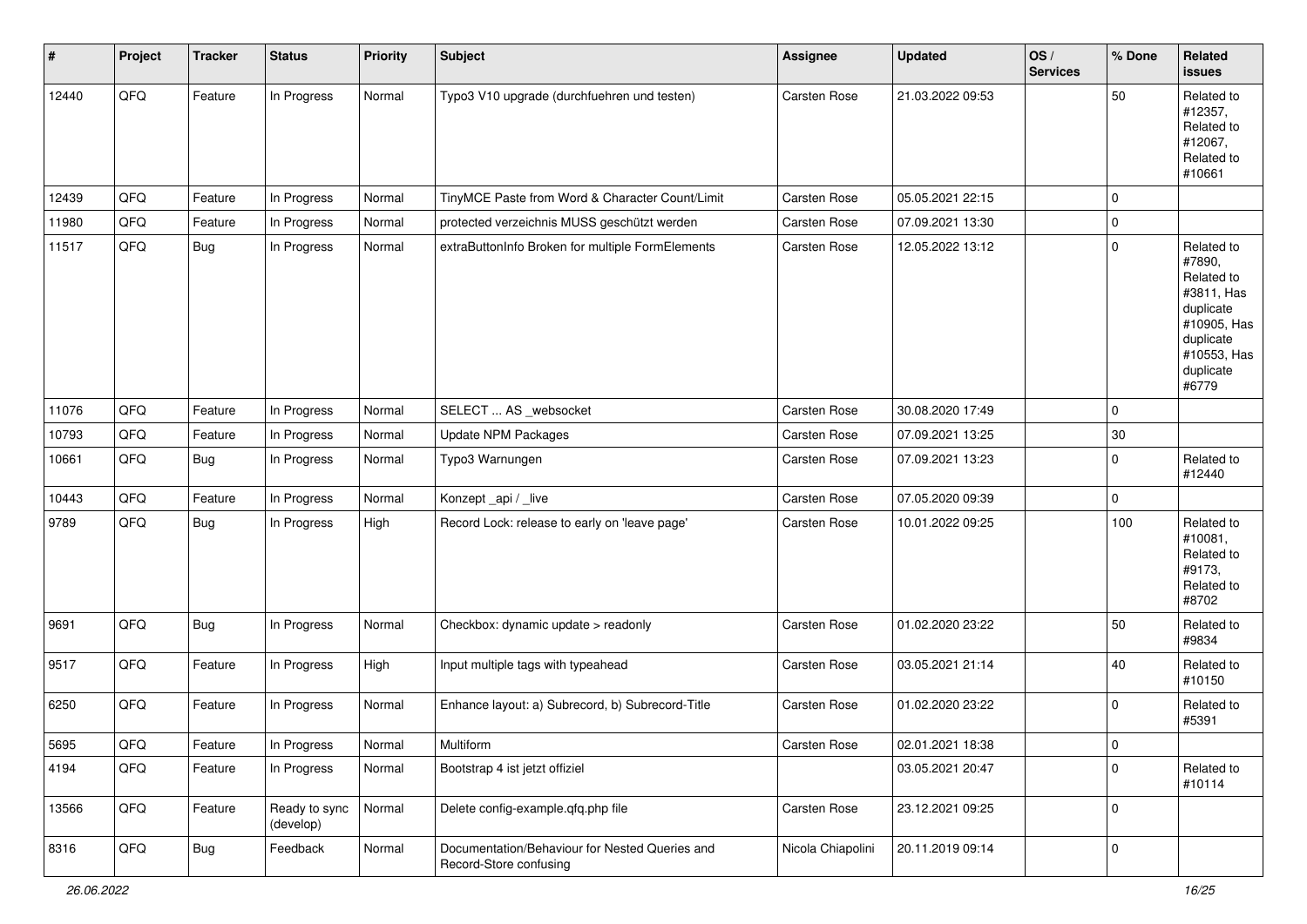| #     | Project | <b>Tracker</b> | <b>Status</b>     | <b>Priority</b> | <b>Subject</b>                                                                       | <b>Assignee</b>     | <b>Updated</b>   | OS/<br><b>Services</b> | % Done      | Related<br>issues                                                     |
|-------|---------|----------------|-------------------|-----------------|--------------------------------------------------------------------------------------|---------------------|------------------|------------------------|-------------|-----------------------------------------------------------------------|
| 10124 | QFQ     | Feature        | Feedback          | Normal          | qfq AAI-Login                                                                        | Karin Niffeler      | 07.05.2020 09:36 |                        | $\Omega$    |                                                                       |
| 13767 | QFQ     | <b>Bug</b>     | Feedback          | Normal          | date/time-picker: required shows up/down button orange                               | Enis Nuredini       | 16.05.2022 23:16 |                        | $\mathbf 0$ |                                                                       |
| 13572 | QFQ     | Feature        | Feedback          | Normal          | Form Load: misleading error message on trying to load non<br>existent primary record | Enis Nuredini       | 16.05.2022 23:16 |                        | 100         |                                                                       |
| 11630 | QFQ     | <b>Bug</b>     | Feedback          | High            | Bitte check ob CALL() in 20.11.0 noch so funktioniert wie in<br>20.4.1               | Enis Nuredini       | 28.05.2022 13:45 |                        | $\mathbf 0$ | Related to<br>#11325                                                  |
| 10782 | QFQ     | Feature        | Feedback          | Normal          | Tiny MCE: Image Upload                                                               | Enis Nuredini       | 16.05.2022 23:16 |                        | $\Omega$    | Related to<br>#12452                                                  |
| 9052  | QFQ     | Feature        | Feedback          | High            | Report: CodeMirror with SQL Syntax Highlight in FE                                   | Enis Nuredini       | 08.06.2022 10:25 |                        | $\Omega$    |                                                                       |
| 11347 | QFQ     | <b>Bug</b>     | Feedback          | Normal          | If Bedingungen funktionieren nicht korrekt                                           | Christoph Fuchs     | 21.03.2021 20:37 |                        | 0           |                                                                       |
| 12584 | QFQ     | Feature        | Feedback          | Normal          | T3 v10 migration script: replace alias-patterns (v11)                                | Carsten Rose        | 28.05.2022 11:12 |                        | 100         |                                                                       |
| 12546 | QFQ     | <b>Bug</b>     | Feedback          | Normal          | Branch 'Development' - Unit Tests mit dirty workaround<br>angepasst                  | Carsten Rose        | 19.03.2022 17:48 |                        | 0           |                                                                       |
| 5894  | QFQ     | Feature        | Feedback          | Normal          | Typeahead in Report: show/hide rows dynamically                                      | Carsten Rose        | 18.02.2022 08:50 |                        | $\Omega$    | Related to<br>#5893.<br>Related to<br>#5885                           |
| 9898  | QFQ     | <b>Bug</b>     | Feedback          | Normal          | Formular trotz Timeout gespeichert                                                   | Benjamin Baer       | 01.02.2020 15:56 |                        | $\Omega$    |                                                                       |
| 9548  | QFQ     | Feature        | Feedback          | High            | FormElement: Pattern mismatch - optional report only on<br>focus lost                | Benjamin Baer       | 03.05.2021 21:14 |                        | $\Omega$    |                                                                       |
| 9535  | QFQ     | <b>Bug</b>     | Feedback          | Normal          | Report:  AS '_vertical' - column to wide - vertical >> rot45,<br>rot90               | Benjamin Baer       | 01.02.2020 15:56 |                        | $\mathbf 0$ |                                                                       |
| 13608 | QFQ     | Feature        | Some day<br>maybe | Normal          | Automatic Browser Language Redirect                                                  | Enis Nuredini       | 17.06.2022 08:35 |                        | $\pmb{0}$   |                                                                       |
| 3613  | QFQ     | <b>Bug</b>     | Some day<br>maybe | Normal          | note /note unchecked -> note div (col-md) wird weiterhin<br>gerendert                | Elias Villiger      | 01.02.2020 23:19 |                        | 100         |                                                                       |
| 12611 | QFQ     | Feature        | Some day<br>maybe | Normal          | Refactoring: Bootstrap with Lazy Loading                                             | Carsten Rose        | 08.06.2022 10:37 |                        | $\Omega$    | Related to<br>#12490,<br>Related to<br>#10013,<br>Related to<br>#7732 |
| 12337 | QFQ     | Feature        | Some day<br>maybe | Normal          | Database.php: better caching                                                         | Carsten Rose        | 16.09.2021 15:10 |                        | $\Omega$    |                                                                       |
| 12315 | QFQ     | Feature        | Some day<br>maybe | Normal          | Form History (Diffs) / Backups                                                       | Carsten Rose        | 16.09.2021 15:10 |                        | $\mathbf 0$ |                                                                       |
| 11323 | QFQ     | Feature        | Some day<br>maybe | Normal          | Report Frontend Editor Modal + Codemirror                                            | <b>Carsten Rose</b> | 16.09.2021 15:10 |                        | $\Omega$    | Related to<br>#11036                                                  |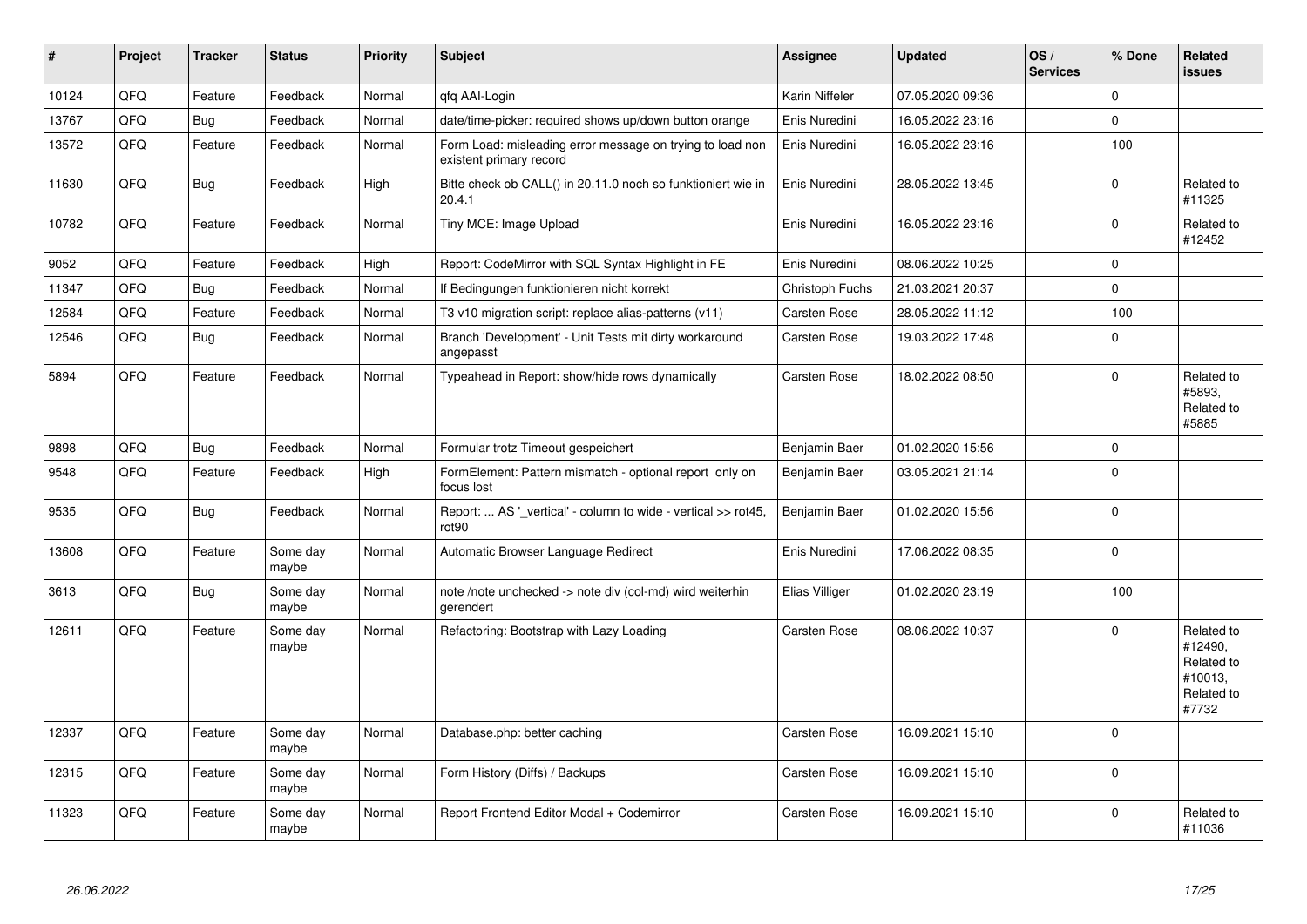| $\vert$ # | Project | <b>Tracker</b> | <b>Status</b>     | <b>Priority</b> | <b>Subject</b>                                                          | Assignee            | <b>Updated</b>   | OS/<br><b>Services</b> | % Done      | Related<br>issues                                                     |
|-----------|---------|----------------|-------------------|-----------------|-------------------------------------------------------------------------|---------------------|------------------|------------------------|-------------|-----------------------------------------------------------------------|
| 11322     | QFQ     | Feature        | Some day<br>maybe | Normal          | Form Element JSON - (multiline parameter field)                         | <b>Carsten Rose</b> | 16.09.2021 15:10 |                        | $\Omega$    |                                                                       |
| 11217     | QFQ     | Feature        | Some day<br>maybe | Normal          | <b>Extend Script Functionality</b>                                      | Carsten Rose        | 16.09.2021 15:10 |                        | 0           |                                                                       |
| 11036     | QFQ     | Feature        | Some day<br>maybe | Normal          | inline report editor permissions                                        | Carsten Rose        | 16.09.2021 15:09 |                        | $\pmb{0}$   | Related to<br>#11323                                                  |
| 10745     | QFQ     | Feature        | Some day<br>maybe | Normal          | Tablesorter Excel Export                                                | <b>Carsten Rose</b> | 16.09.2021 15:09 |                        | $\Omega$    |                                                                       |
| 10716     | QFQ     | Feature        | Some day<br>maybe | Normal          | Business Logic mit Externen Skripten                                    | Carsten Rose        | 16.09.2021 15:10 |                        | 0           | Related to<br>#10713,<br>Related to<br>#8217                          |
| 10116     | QFQ     | Feature        | Some day<br>maybe | Normal          | TypeAhead: Tag - show inside 'input' element                            | <b>Carsten Rose</b> | 16.09.2021 15:09 |                        | $\mathbf 0$ |                                                                       |
| 10095     | QFQ     | Feature        | Some day<br>maybe | Normal          | Generic Gitlab Integration into QFQ                                     | Carsten Rose        | 16.09.2021 15:10 |                        | $\mathbf 0$ |                                                                       |
| 10013     | QFG     | Feature        | Some day<br>maybe | Normal          | FE.typ=editor: CodeMirror                                               | Carsten Rose        | 08.06.2022 10:37 |                        | $\Omega$    | Related to<br>#12611,<br>Related to<br>#12490,<br>Related to<br>#7732 |
| 9704      | QFQ     | Feature        | Some day<br>maybe | Normal          | Thumbnails Generieren beim Splitten von PDF Files                       | <b>Carsten Rose</b> | 11.12.2019 16:01 |                        | $\Omega$    |                                                                       |
| 9669      | QFQ     | <b>Bug</b>     | Some day<br>maybe | Normal          | Checkbox / Template Group: radio/checkbox visible broken<br>after 'add' | Carsten Rose        | 16.06.2021 13:47 |                        | 0           | Related to<br>#8091                                                   |
| 9579      | QFQ     | Feature        | Some day<br>maybe | Normal          | Multiform with Process Row                                              | Carsten Rose        | 11.12.2019 16:01 |                        | 0           |                                                                       |
| 9281      | QFQ     | <b>Bug</b>     | Some day<br>maybe | Normal          | Allow STRICT_TRANS_TABLES                                               | Carsten Rose        | 02.01.2021 18:43 |                        | $\mathbf 0$ |                                                                       |
| 8894      | QFQ     | Feature        | Some day<br>maybe | Normal          | Documentation Tags Usable in QFQ Application                            | Carsten Rose        | 11.12.2019 16:01 |                        | $\mathbf 0$ |                                                                       |
| 8892      | QFQ     | Feature        | Some day<br>maybe | Normal          | Display and Edit SQL Comments in Form Editor                            | <b>Carsten Rose</b> | 11.12.2019 16:01 |                        | $\Omega$    |                                                                       |
| 8586      | QFQ     | Feature        | Some day<br>maybe | Normal          | QFQ: Enhance Error message for 'record not found'                       | Carsten Rose        | 16.09.2021 15:10 |                        | $\mathbf 0$ |                                                                       |
| 8520      | QFQ     | Feature        | Some day<br>maybe | Normal          | Bring QFQ to Composer                                                   | Carsten Rose        | 16.09.2021 15:10 |                        | $\mathbf 0$ |                                                                       |
| 8106      | QFQ     | <b>Bug</b>     | Some day<br>maybe | Normal          | Dynamic Update: Feld kann nicht auf empty zurückgesetzt<br>werden       | Carsten Rose        | 11.12.2019 16:01 |                        | $\mathbf 0$ |                                                                       |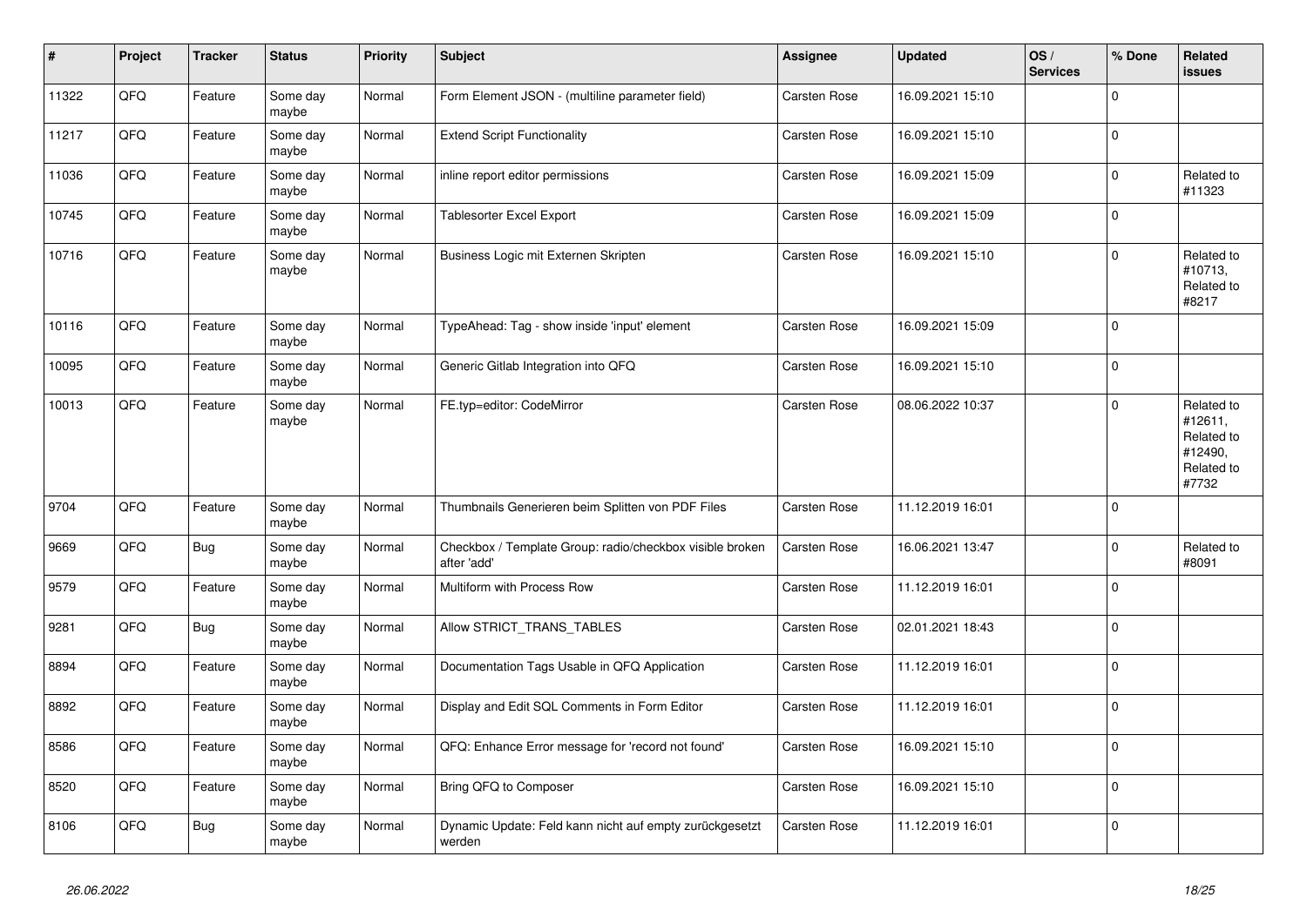| #    | Project | <b>Tracker</b> | <b>Status</b>     | <b>Priority</b> | <b>Subject</b>                                                                                 | <b>Assignee</b>     | <b>Updated</b>   | OS/<br><b>Services</b> | % Done      | Related<br>issues                           |
|------|---------|----------------|-------------------|-----------------|------------------------------------------------------------------------------------------------|---------------------|------------------|------------------------|-------------|---------------------------------------------|
| 8101 | QFQ     | Feature        | Some day<br>maybe | Normal          | Password hash: support further hashing methods                                                 | <b>Carsten Rose</b> | 16.09.2021 15:10 |                        | $\mathbf 0$ |                                             |
| 7456 | QFQ     | <b>Bug</b>     | Some day<br>maybe | Low             | Todos in Code: solve or make ticket                                                            | Carsten Rose        | 16.09.2021 15:10 |                        | $\mathbf 0$ |                                             |
| 7453 | QFQ     | Feature        | Some day<br>maybe | Normal          | import / export forms QFQ                                                                      | Carsten Rose        | 16.09.2021 15:10 |                        | 0           |                                             |
| 7452 | QFQ     | Feature        | Some day<br>maybe | Normal          | automate deployment new QFQ version                                                            | Carsten Rose        | 16.09.2021 15:10 |                        | 0           |                                             |
| 7336 | QFQ     | Feature        | Some day<br>maybe | Normal          | PDF Upload: disallow PDFs with specific Meta information                                       | Carsten Rose        | 11.12.2019 16:01 |                        | $\mathbf 0$ |                                             |
| 7107 | QFQ     | Feature        | Some day<br>maybe | Normal          | Showcase Registration Tool: Anmeldung / Administration :<br>Liste Anmeldungen / Emaileinaldung | Carsten Rose        | 11.12.2019 16:01 |                        | $\mathbf 0$ |                                             |
| 6715 | QFQ     | Feature        | Some day<br>maybe | Normal          | Code-Refactoring: dbArray vereinheitlichen                                                     | Carsten Rose        | 11.12.2019 16:02 |                        | $\mathbf 0$ |                                             |
| 5991 | QFQ     | <b>Bug</b>     | Some day<br>maybe | Normal          | URLs with ' ' or long parameter are problematic                                                | Carsten Rose        | 01.02.2020 23:19 |                        | 0           |                                             |
| 5983 | QFQ     | Feature        | Some day<br>maybe | Normal          | Form Submit (save & update): normalize date/-time FE                                           | Carsten Rose        | 01.02.2020 23:19 |                        | 0           |                                             |
| 5852 | QFQ     | Feature        | Some day<br>maybe | Normal          | Logging: mail.log / sql.log - im FE anzeigen und via AJAX<br>aktualisieren                     | Carsten Rose        | 01.02.2020 23:19 |                        | 0           | Related to<br>#5885                         |
| 5768 | QFQ     | <b>Bug</b>     | Some day<br>maybe | Normal          | '{{pageLanguage:T}}' missing if QFQ is called via api                                          | Carsten Rose        | 01.02.2020 23:19 |                        | $\mathbf 0$ |                                             |
| 5706 | QFQ     | <b>Bug</b>     | Some day<br>maybe | Normal          | upload: fileDestination needs to be sanatized                                                  | Carsten Rose        | 01.02.2020 23:19 |                        | $\mathbf 0$ |                                             |
| 5665 | QFQ     | Feature        | Some day<br>maybe | Normal          | Versuch das '{{!' nicht mehr noetig ist.                                                       | <b>Carsten Rose</b> | 01.02.2020 23:20 |                        | $\mathbf 0$ | Related to<br>#7432,<br>Related to<br>#7434 |
| 5579 | QFQ     | Feature        | Some day<br>maybe | Normal          | Enhance Doc / Presentation: variable type 'link column type'                                   | Carsten Rose        | 01.02.2020 23:19 |                        | $\mathbf 0$ |                                             |
| 5557 | QFQ     | <b>Bug</b>     | Some day<br>maybe | Normal          | Form load: STORE_RECORD filled, but should be empty                                            | <b>Carsten Rose</b> | 01.02.2020 23:19 |                        | 0           |                                             |
| 5548 | QFQ     | Feature        | Some day<br>maybe | Normal          | 801 Textfiles/Scriptfiles als Thumbnail                                                        | Carsten Rose        | 07.03.2022 16:26 |                        | 0           |                                             |
| 5480 | QFQ     | Feature        | Some day<br>maybe | Normal          | QFQ: Dokumentation mit Screenshots versehen                                                    | Carsten Rose        | 01.02.2020 23:20 |                        | $\mathbf 0$ | Related to<br>#9879                         |
| 5428 | QFQ     | Feature        | Some day<br>maybe | Normal          | secure thumbnail: late render on access.                                                       | Carsten Rose        | 01.02.2020 23:20 |                        | $\mathbf 0$ |                                             |
| 5132 | QFQ     | Feature        | Some day<br>maybe | Normal          | Error Message sendmail missing attachment: more details                                        | Carsten Rose        | 01.02.2020 23:19 |                        | $\mathbf 0$ |                                             |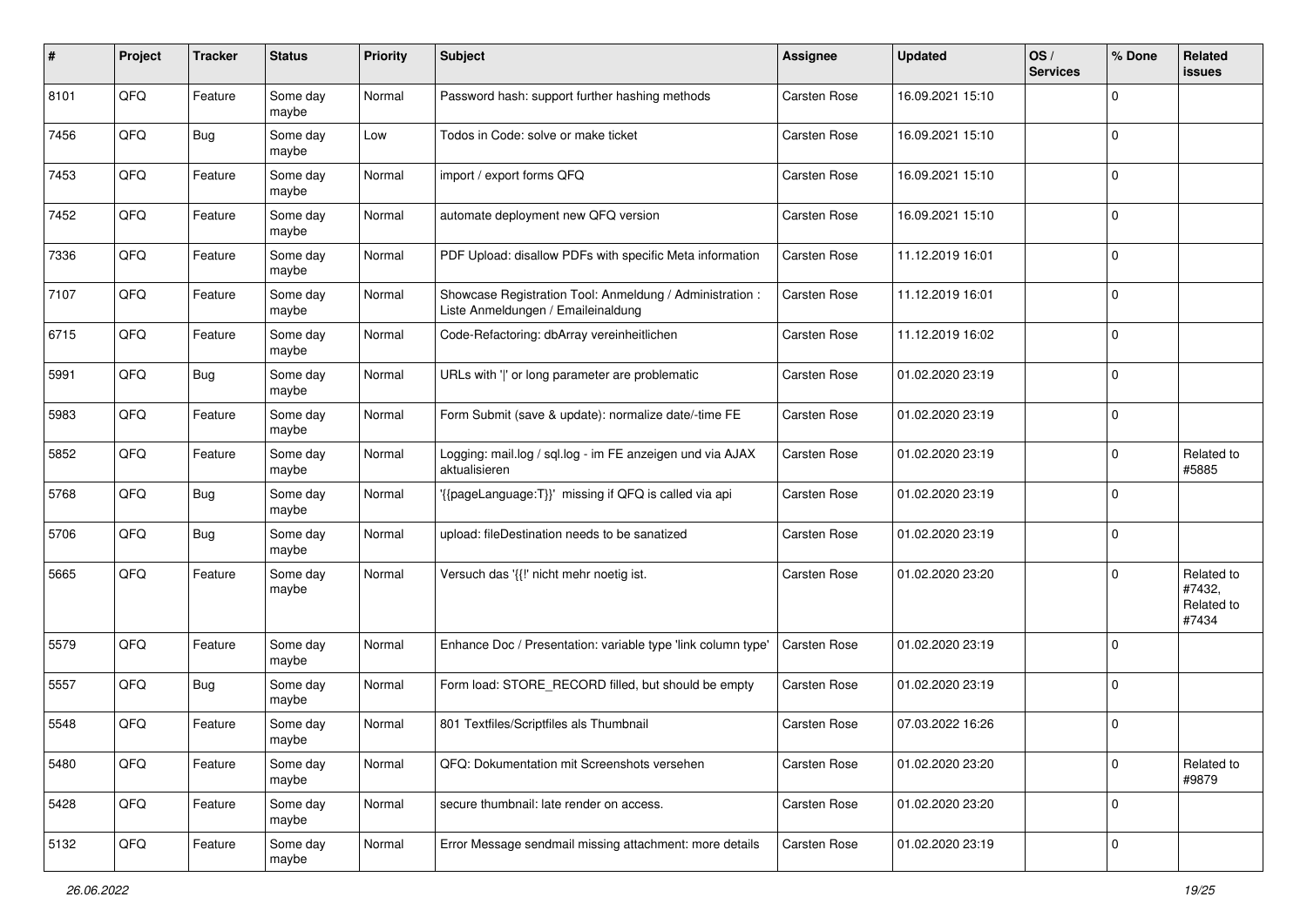| #    | Project | <b>Tracker</b> | <b>Status</b>     | <b>Priority</b> | <b>Subject</b>                                                                                                       | <b>Assignee</b>     | <b>Updated</b>   | OS/<br><b>Services</b> | % Done      | Related<br>issues                              |
|------|---------|----------------|-------------------|-----------------|----------------------------------------------------------------------------------------------------------------------|---------------------|------------------|------------------------|-------------|------------------------------------------------|
| 5021 | QFQ     | Bug            | Some day<br>maybe | Normal          | FE.typ=extra - during save displays error 'datum2' already<br>filled in STORE_SIP - the value is stored nevertheless | <b>Carsten Rose</b> | 01.02.2020 23:19 |                        | $\Omega$    | Related to<br>#3875                            |
| 4956 | QFQ     | Feature        | Some day<br>maybe | Normal          | Sendmail: Benutzerdefinierte Headers                                                                                 | <b>Carsten Rose</b> | 11.12.2019 16:02 |                        | $\Omega$    |                                                |
| 4872 | QFQ     | Feature        | Some day<br>maybe | Normal          | Fields of Typo3 page available in STORE_TYPO3                                                                        | Carsten Rose        | 01.02.2020 23:19 |                        | $\Omega$    |                                                |
| 4869 | QFQ     | Feature        | Some day<br>maybe | Normal          | Dynamic Update (show, hide, readonly?, required?) for<br><b>Template Group Elements</b>                              | Carsten Rose        | 01.02.2020 23:19 |                        | $\Omega$    | Related to<br>#4865                            |
| 4839 | QFQ     | Feature        | Some day<br>maybe | Normal          | qfq-handle in <head> Abschnitt</head>                                                                                | Carsten Rose        | 11.12.2019 16:02 |                        | $\Omega$    |                                                |
| 4771 | QFQ     | <b>Bug</b>     | Some day<br>maybe | Normal          | qfq: select-down-values empty after save (edit-form for<br>program administrators)                                   | <b>Carsten Rose</b> | 01.02.2020 23:20 |                        | $\Omega$    | Related to<br>#4549, Has<br>duplicate<br>#4282 |
| 4757 | QFQ     | Feature        | Some day<br>maybe | Normal          | Test subrecord: download links ok? Links ok?                                                                         | <b>Carsten Rose</b> | 01.02.2020 23:20 |                        | $\Omega$    |                                                |
| 4659 | QFQ     | Bug            | Some day<br>maybe | Normal          | infoButtonExtra                                                                                                      | <b>Carsten Rose</b> | 01.02.2020 23:20 |                        | $\Omega$    |                                                |
| 4652 | QFQ     | Feature        | Some day<br>maybe | Normal          | UZH CD: Weiterleitung auf benutzerdefinierte 403/404 Seite                                                           | <b>Carsten Rose</b> | 01.02.2020 23:20 |                        | $\Omega$    |                                                |
| 4651 | QFQ     | Bug            | Some day<br>maybe | Normal          | "Loading document" Modal wird angezeigt bei uzhcd type=2<br>Ansicht                                                  | Carsten Rose        | 01.02.2020 23:20 |                        | $\Omega$    |                                                |
| 4650 | QFQ     | Feature        | Some day<br>maybe | Normal          | Convert html to doc/rtf                                                                                              | <b>Carsten Rose</b> | 01.02.2020 23:20 |                        | $\mathbf 0$ | Related to<br>#10704                           |
| 4606 | QFQ     | Feature        | Some day<br>maybe | Normal          | link: qualifier to render bootstrap button                                                                           | Carsten Rose        | 01.02.2020 23:19 |                        | $\Omega$    |                                                |
| 4583 | QFQ     | Bug            | Some day<br>maybe | Normal          | Dynamic Update bei TypeAhead Feldern                                                                                 | Carsten Rose        | 01.02.2020 23:19 |                        | $\Omega$    |                                                |
| 4549 | QFQ     | Bug            | Some day<br>maybe | Normal          | TemplateGroups: FE.type SELECT loose selected value<br>after save                                                    | <b>Carsten Rose</b> | 01.02.2020 23:20 |                        | $\Omega$    | Related to<br>#4548.<br>Related to<br>#4771    |
| 4528 | QFQ     | <b>Bug</b>     | Some day<br>maybe | Normal          | extraButtonLock mit SQLAhead Bug                                                                                     | Carsten Rose        | 01.02.2020 23:19 |                        | $\Omega$    |                                                |
| 4365 | QFQ     | Feature        | Some day<br>maybe | Normal          | Multi Language: new way of config                                                                                    | Carsten Rose        | 01.02.2020 23:20 |                        | 0           |                                                |
| 4349 | QFQ     | Feature        | Some day<br>maybe | Normal          | link download: downloaded external URL to<br>deliver/concatenate - check mimetipe and handle it correctly            | Carsten Rose        | 11.12.2019 16:02 |                        | $\mathbf 0$ |                                                |
| 4343 | QFQ     | Feature        | Some day<br>maybe | Normal          | Link: Classifier to add 'attributes'                                                                                 | Carsten Rose        | 01.02.2020 23:20 |                        | 0           | Related to<br>#14077                           |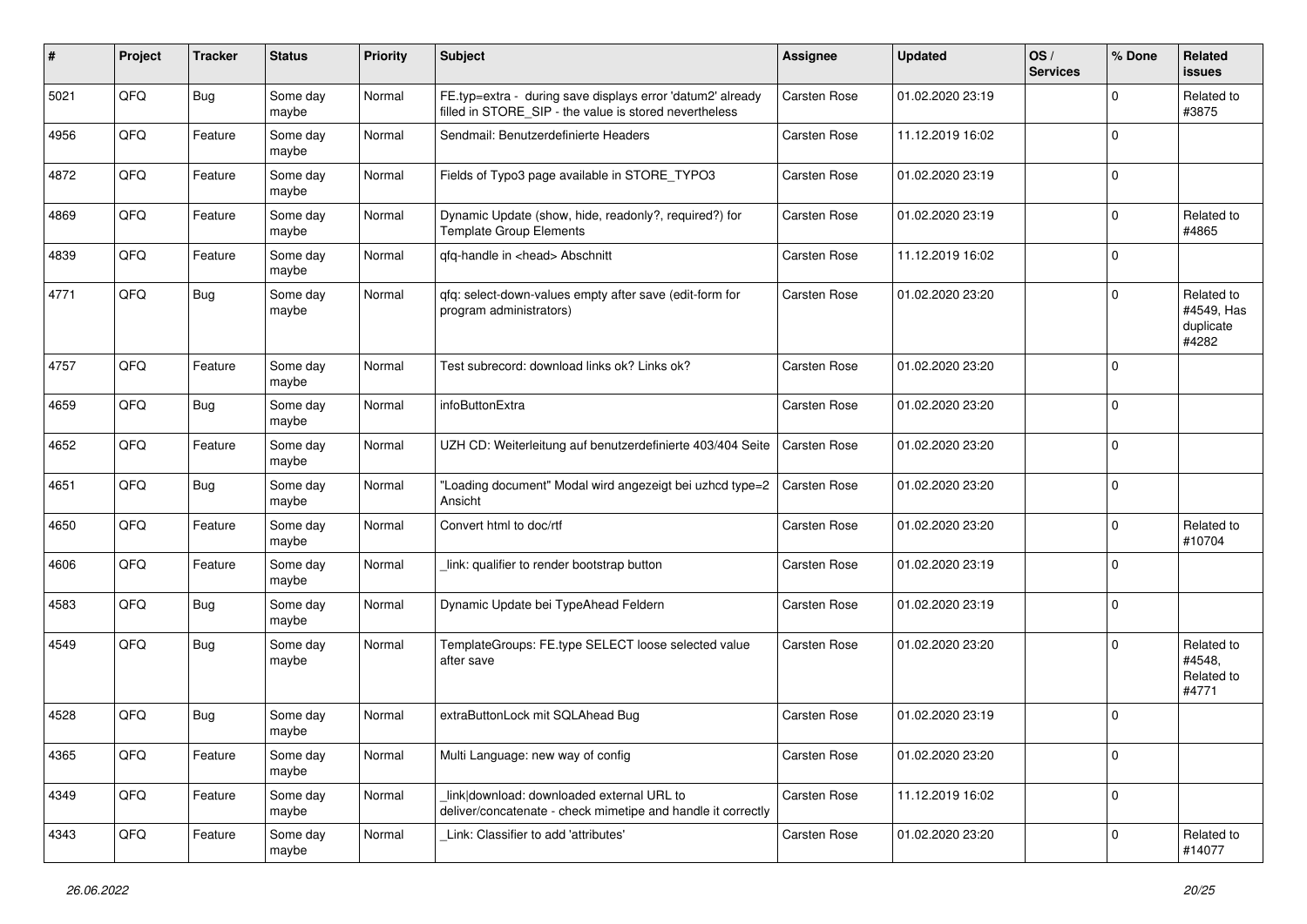| #    | Project | <b>Tracker</b> | <b>Status</b>     | <b>Priority</b> | <b>Subject</b>                                                                                                          | <b>Assignee</b>     | <b>Updated</b>   | OS/<br><b>Services</b> | % Done      | Related<br><b>issues</b>                    |
|------|---------|----------------|-------------------|-----------------|-------------------------------------------------------------------------------------------------------------------------|---------------------|------------------|------------------------|-------------|---------------------------------------------|
| 4330 | QFQ     | Feature        | Some day<br>maybe | Normal          | Error Message: report missing {{ / }} in sqlUpdate, sqlInsert,<br>sqlDelete, sqlAfter, sqlBefore in FE action elements. | <b>Carsten Rose</b> | 01.02.2020 23:20 |                        | $\Omega$    |                                             |
| 4328 | QFQ     | <b>Bug</b>     | Some day<br>maybe | Normal          | Error Message: Show FE name/number on problems in FE                                                                    | Carsten Rose        | 01.02.2020 23:20 |                        | $\Omega$    |                                             |
| 4293 | QFQ     | <b>Bug</b>     | Some day<br>maybe | Normal          | Download broken if token 'd:' is missing - but no error<br>message                                                      | Carsten Rose        | 11.12.2019 16:03 |                        | $\mathbf 0$ | Related to<br>#7514                         |
| 4279 | QFQ     | <b>Bug</b>     | Some day<br>maybe | High            | config.linkVars lost                                                                                                    | Carsten Rose        | 03.05.2021 21:14 |                        | $\Omega$    |                                             |
| 4259 | QFQ     | Feature        | Some day<br>maybe | Normal          | Instant trigger a cron job                                                                                              | Carsten Rose        | 11.12.2019 16:03 |                        | $\Omega$    |                                             |
| 4258 | QFQ     | Feature        | Some day<br>maybe | High            | <b>System Defaults: Forms</b>                                                                                           | Carsten Rose        | 03.05.2021 21:14 |                        | $\pmb{0}$   |                                             |
| 4197 | QFQ     | Feature        | Some day<br>maybe | Normal          | Unit Test fuer JSON Stream von QuickFormQuery.php ><br>doForm()                                                         | Carsten Rose        | 11.12.2019 16:03 |                        | $\Omega$    |                                             |
| 4092 | QFQ     | Bug            | Some day<br>maybe | Normal          | 1) Logging verbessern wann welches FE warum<br>ausgefuehrt wird, 2) Documentation: Best Practice Template<br>Group      | <b>Carsten Rose</b> | 01.02.2020 23:19 |                        | $\Omega$    | Related to<br>#3504                         |
| 4026 | QFQ     | Feature        | Some day<br>maybe | Normal          | sqlLog.sql: log number of FE.id                                                                                         | Carsten Rose        | 11.12.2019 16:03 |                        | $\Omega$    | Related to<br>#5458                         |
| 4018 | QFQ     | Feature        | Some day<br>maybe | Normal          | typeahead: solve problem with potential long query<br>parameter                                                         | Carsten Rose        | 11.12.2019 16:03 |                        | $\Omega$    |                                             |
| 4008 | QFQ     | <b>Bug</b>     | Some day<br>maybe | Normal          | FormElemen.type=sendmail: wrong 'TO' if 'real<br>name <rea@mail.to>' is used</rea@mail.to>                              | <b>Carsten Rose</b> | 11.12.2019 16:03 |                        | $\pmb{0}$   |                                             |
| 3991 | QFQ     | Feature        | Some day<br>maybe | Normal          | report: Columnname '_skipWrap' skips 'fbeg', 'fend'                                                                     | Carsten Rose        | 11.12.2019 16:03 |                        | $\Omega$    |                                             |
| 3990 | QFQ     | Feature        | Some day<br>maybe | High            | custom class definition: add space automatically                                                                        | <b>Carsten Rose</b> | 03.05.2021 21:14 |                        | $\Omega$    |                                             |
| 3967 | QFQ     | Feature        | Some day<br>maybe | High            | Report: Checkbox, Radio, Dropdown, Input welches ohne<br>Submit funktioniert - 'Inline-Form'                            | Carsten Rose        | 03.05.2021 21:14 |                        | $\mathbf 0$ |                                             |
| 3947 | QFQ     | Feature        | Some day<br>maybe | Normal          | Attack detectect: logout current user                                                                                   | Carsten Rose        | 11.12.2019 16:03 |                        | $\Omega$    | Related to<br>#5458.<br>Related to<br>#6299 |
| 3942 | QFQ     | Feature        | Some day<br>maybe | Normal          | Action Elemente: neu generierte IDs via FE weitergeben                                                                  | Carsten Rose        | 11.12.2019 16:03 |                        | $\Omega$    | Related to<br>#3941                         |
| 3941 | QFQ     | Feature        | Some day<br>maybe | Normal          | sqlAfter: es sollten mehrere moeglich sein                                                                              | Carsten Rose        | 11.12.2019 16:03 |                        | $\Omega$    | Related to<br>#3942                         |
| 3905 | QFQ     | Feature        | Some day<br>maybe | Normal          | Documentation: Best Practice anhand eines Online<br>Bewerbungstools                                                     | <b>Carsten Rose</b> | 11.12.2019 16:03 |                        | $\Omega$    |                                             |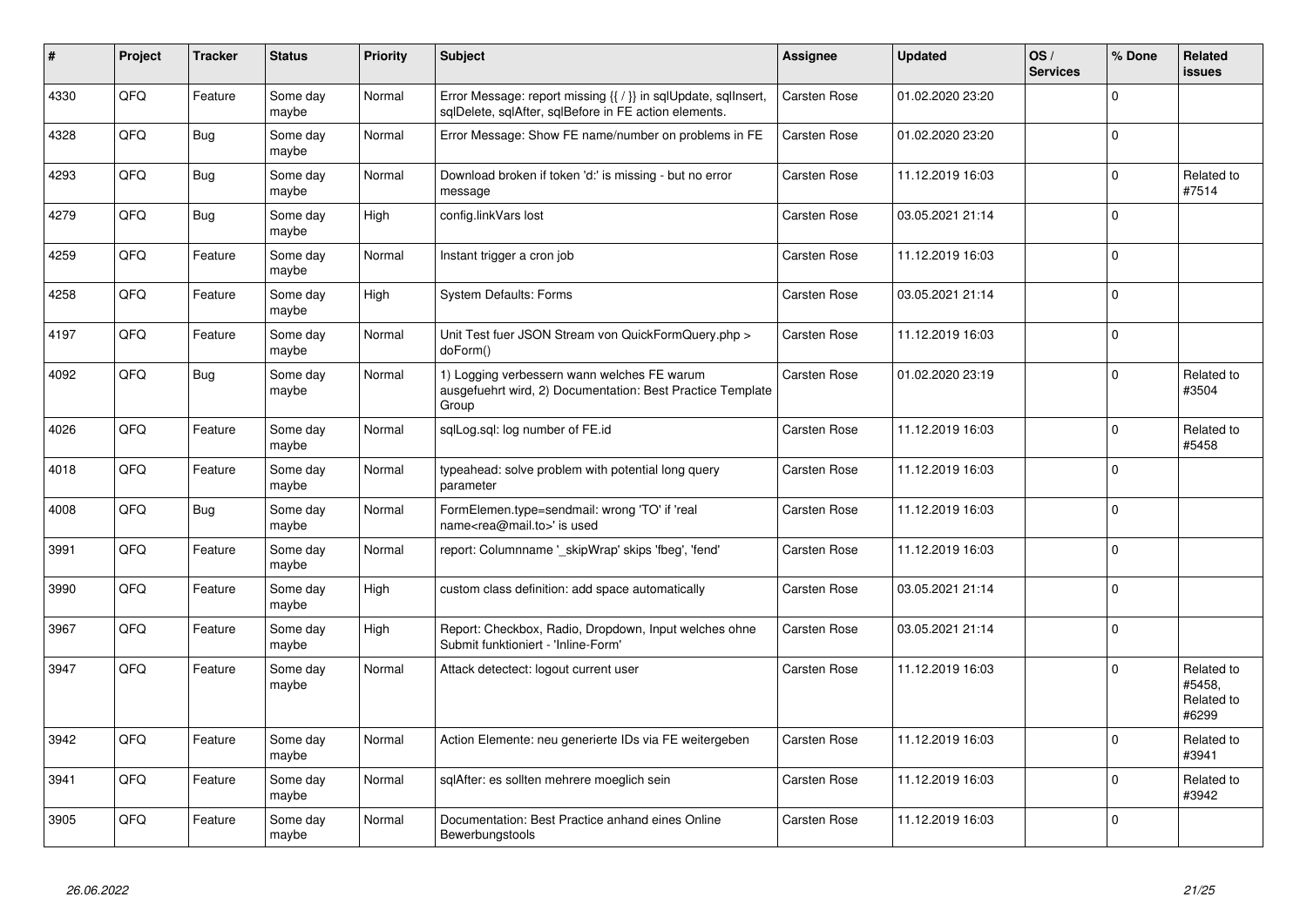| #    | Project | <b>Tracker</b> | <b>Status</b>     | <b>Priority</b> | <b>Subject</b>                                                                                                                               | <b>Assignee</b>     | <b>Updated</b>   | OS/<br><b>Services</b> | % Done      | Related<br>issues    |
|------|---------|----------------|-------------------|-----------------|----------------------------------------------------------------------------------------------------------------------------------------------|---------------------|------------------|------------------------|-------------|----------------------|
| 3900 | QFQ     | Feature        | Some day<br>maybe | Normal          | Extend documentation of 'Copy / Paste'                                                                                                       | <b>Carsten Rose</b> | 11.12.2019 16:03 |                        | $\Omega$    | Related to<br>#3899  |
| 3895 | QFQ     | Bug            | Some day<br>maybe | Normal          | typeahead pedantic: on lehrkredit Idap webpass - if only one<br>person is in dropdown, such person can't be selected                         | Carsten Rose        | 11.12.2019 16:03 |                        | $\Omega$    |                      |
| 3882 | QFQ     | <b>Bug</b>     | Some day<br>maybe | Normal          | templateGroup: disable 'add' if limit is reached - funktioniert<br>nicht wenn bereits records existierten                                    | Carsten Rose        | 11.12.2019 16:03 |                        | $\Omega$    |                      |
| 3877 | QFQ     | Feature        | Some day<br>maybe | Normal          | FormEditor: die Felder die aktuell nicht gebraucht werden<br>nur auf readonly/disabled setzen (nicht ausblenden > das<br>irritiert.          | Carsten Rose        | 11.12.2019 16:03 |                        | $\mathbf 0$ |                      |
| 3848 | QFQ     | Feature        | Some day<br>maybe | High            | Antivirus check fuer Upload files in qfq?                                                                                                    | Carsten Rose        | 03.05.2021 21:14 |                        | $\mathbf 0$ | Related to<br>#4131  |
| 3811 | QFQ     | <b>Bug</b>     | Some day<br>maybe | Normal          | Dynamic Update: extraButtonInfo - Text aktualisieren                                                                                         | Carsten Rose        | 11.12.2019 16:03 |                        | $\mathbf 0$ | Related to<br>#11517 |
| 3750 | QFQ     | <b>Bug</b>     | Some day<br>maybe | Normal          | FE in a row: if one violates check, all are red                                                                                              | Carsten Rose        | 11.12.2019 16:03 |                        | $\mathbf 0$ |                      |
| 3708 | QFQ     | Feature        | Some day<br>maybe | Normal          | Form: input - 'specialchars', 'none'  gewisse tags<br>erlauben, andere verbieten                                                             | Carsten Rose        | 11.12.2019 16:02 |                        | $\Omega$    | Related to<br>#14320 |
| 3682 | QFQ     | <b>Bug</b>     | Some day<br>maybe | Normal          | Dynamic update: Radio buttons                                                                                                                | <b>Carsten Rose</b> | 11.12.2019 16:02 |                        | $\mathbf 0$ |                      |
| 3677 | QFQ     | Feature        | Some day<br>maybe | Normal          | wkhtmltopdf: FE User access prohibited, if client IP changes<br>\$TYPO3_CONF_VARS[FE][lockIP]                                                | Carsten Rose        | 11.12.2019 16:02 |                        | $\mathbf 0$ |                      |
| 3666 | QFQ     | Feature        | Some day<br>maybe | Normal          | a) Performance Messung: mysql_real_escape_string() im<br>Vergleich zu str_replace(), b) doppeltes Aufrufen von<br>mysql_real_escape_string() | <b>Carsten Rose</b> | 11.12.2019 16:02 |                        | $\Omega$    |                      |
| 3588 | QFQ     | Bug            | Some day<br>maybe | Normal          | templateGroup: versteckte Elemente werden weiterhin<br>gespeichert.                                                                          | Carsten Rose        | 11.12.2019 16:02 |                        | $\Omega$    |                      |
| 3570 | QFQ     | <b>Bug</b>     | Some day<br>maybe | High            | Formular mit prmitnew permitEdit=Always wird nicht<br>aufgerufen (ist leer)                                                                  | Carsten Rose        | 03.05.2021 21:14 |                        | $\Omega$    |                      |
| 3537 | QFQ     | Feature        | Some day<br>maybe | Low             | SHOW COLUMNS FROM tableName - Extend '{{!'<br>definition                                                                                     | Carsten Rose        | 11.12.2019 16:02 |                        | $\Omega$    |                      |
| 3458 | QFQ     | Feature        | Some day<br>maybe | Normal          | Display 'Edit Form Element'-Checkbox on form: should<br>depend on FE Group                                                                   | Carsten Rose        | 11.12.2019 16:02 |                        | $\mathbf 0$ | Related to<br>#3447  |
| 3457 | QFQ     | Feature        | Some day<br>maybe | Normal          | LDAP: concat multi values to one single entry                                                                                                | Carsten Rose        | 11.12.2019 16:02 |                        | $\Omega$    |                      |
| 3402 | QFQ     | Feature        | Some day<br>maybe | Normal          | Syntax Highlighting via CodeMirror                                                                                                           | Carsten Rose        | 11.12.2019 16:02 |                        | 100         | Related to<br>#3207  |
| 3385 | QFQ     | Feature        | Some day<br>maybe | Normal          | templateGroup: insert/update/delete non primary records                                                                                      | Carsten Rose        | 11.12.2019 16:02 |                        | $\mathbf 0$ |                      |
| 3350 | QFQ     | Feature        | Some day<br>maybe | Normal          | FormEditor: Hilfetext hinter 'checktype'                                                                                                     | Carsten Rose        | 11.12.2019 16:02 |                        | $\mathbf 0$ |                      |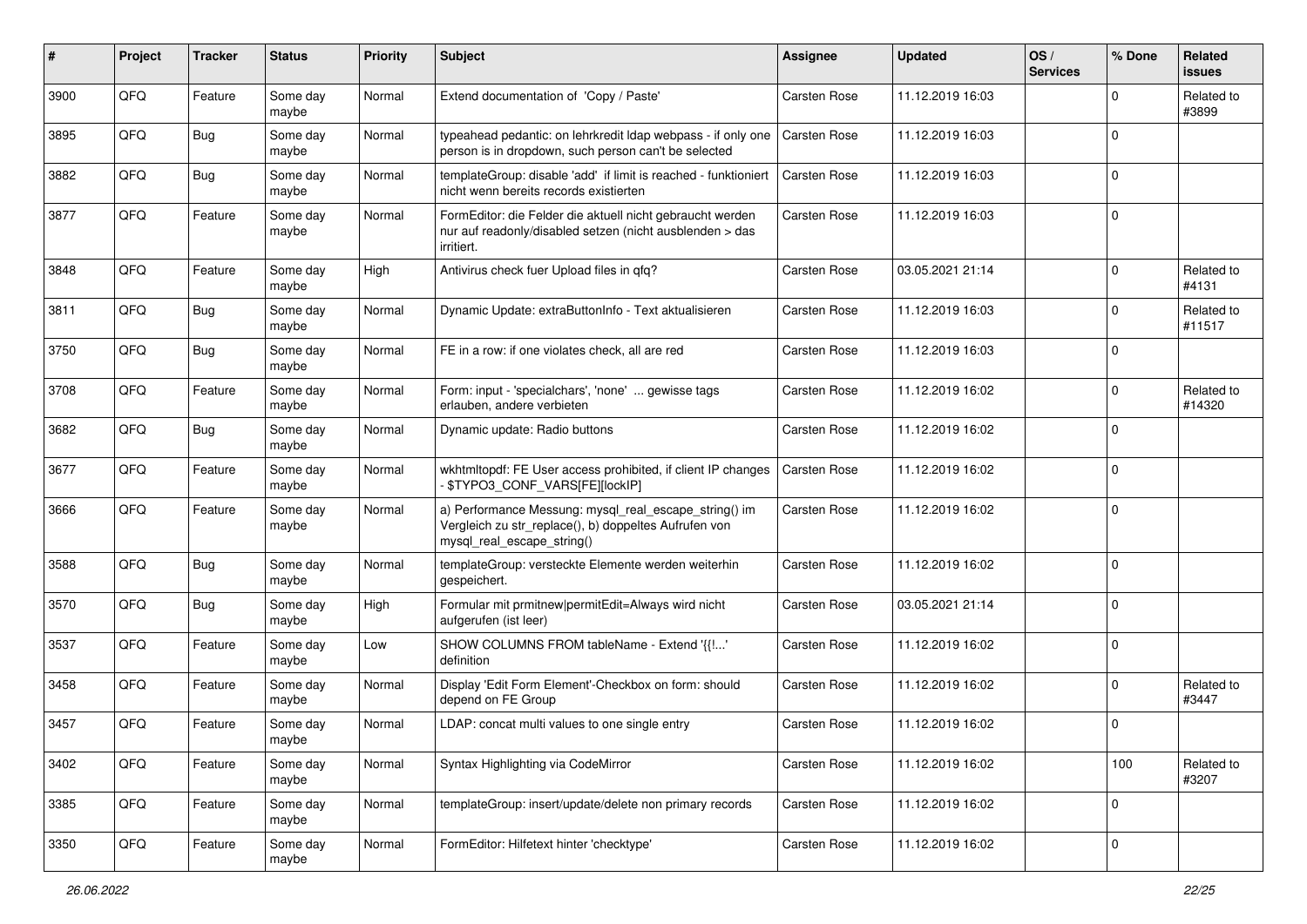| #    | Project | <b>Tracker</b> | <b>Status</b>     | <b>Priority</b> | <b>Subject</b>                                                                                                                | <b>Assignee</b>     | <b>Updated</b>   | OS/<br><b>Services</b> | % Done      | Related<br><b>issues</b>                    |
|------|---------|----------------|-------------------|-----------------|-------------------------------------------------------------------------------------------------------------------------------|---------------------|------------------|------------------------|-------------|---------------------------------------------|
| 3349 | QFQ     | <b>Bug</b>     | Some day<br>maybe | Normal          | config.qfq.ini: a) vertraegt keine '=' im Value (z.B. Passwort),<br>b) Values sollten in ticks einschliessbar sein (spaces, ) | Carsten Rose        | 11.12.2019 16:02 |                        | $\mathbf 0$ |                                             |
| 3332 | QFQ     | Feature        | Some day<br>maybe | Normal          | Uploads: Thumbnails, Details zum hochgeladenen File                                                                           | <b>Carsten Rose</b> | 11.12.2019 16:02 |                        | $\mathbf 0$ | Related to<br>#3264,<br>Related to<br>#5333 |
| 3331 | QFQ     | Feature        | Some day<br>maybe | Normal          | Default Tooltip fuer _page? Links: mit Form und Record ID                                                                     | <b>Carsten Rose</b> | 11.12.2019 16:02 |                        | $\Omega$    |                                             |
| 3291 | QFQ     | Feature        | Some day<br>maybe | Normal          | AutoCron websiteToken                                                                                                         | Carsten Rose        | 11.12.2019 16:02 |                        | $\mathbf 0$ | Related to<br>#4250                         |
| 3285 | QFQ     | Feature        | Some day<br>maybe | Normal          | Zeichenlimit pro Feld: textarea / editor                                                                                      | Carsten Rose        | 11.12.2019 16:02 |                        | $\mathbf 0$ |                                             |
| 3273 | QFQ     | Feature        | Some day<br>maybe | Low             | Dirty Flag in Form                                                                                                            | <b>Carsten Rose</b> | 11.12.2019 16:02 |                        | $\Omega$    |                                             |
| 3267 | QFQ     | Feature        | Some day<br>maybe | Normal          | 2 Forms auf einer Seite: real + Read only                                                                                     | Carsten Rose        | 11.12.2019 16:03 |                        | $\pmb{0}$   |                                             |
| 3216 | QFQ     | Feature        | Some day<br>maybe | Normal          | dynamic update für checkbox label2                                                                                            | <b>Carsten Rose</b> | 11.12.2019 16:03 |                        | $\mathbf 0$ | Related to<br>#2081                         |
| 3130 | QFQ     | Bug            | Some day<br>maybe | Normal          | Debug Info's nicht korrekt nach 'New > Save'.                                                                                 | <b>Carsten Rose</b> | 11.12.2019 16:03 |                        | $\Omega$    | Related to<br>#3253                         |
| 3109 | QFQ     | Bug            | Some day<br>maybe | High            | RealUrl: Links werden nicht korrekt gerendert                                                                                 | Carsten Rose        | 03.05.2021 21:14 |                        | $\mathbf 0$ |                                             |
| 3061 | QFQ     | Bug            | Some day<br>maybe | High            | winstitute: mysql connection durcheinander - nmhp17<br>(ag7)/QFQ arbeitet mit DB/Tabellen von biostat.                        | Carsten Rose        | 03.05.2021 21:14 |                        | $\Omega$    |                                             |
| 2995 | QFQ     | Feature        | Some day<br>maybe | Normal          | Dropdown JQuery Plugin: 'chosen' - Moeglichkeit um Select<br>Listen mehr Funktion zu geben. Kein Bootstrap noetig.            | <b>Carsten Rose</b> | 11.12.2019 16:03 |                        | $\mathbf 0$ |                                             |
| 2643 | QFQ     | Bug            | Some day<br>maybe | Normal          | Zend / PHP Webinars anschauen                                                                                                 | Carsten Rose        | 01.02.2020 15:56 |                        | $\Omega$    |                                             |
| 2084 | QFQ     | Feature        | Some day<br>maybe | Normal          | Mailto mit encryption: Subrecord                                                                                              | Carsten Rose        | 11.12.2019 16:03 |                        | $\Omega$    | Related to<br>#2082                         |
| 1946 | QFQ     | Feature        | Some day<br>maybe | Normal          | Kontrolle ob der ReadOnly Modus bei den<br>Formularelementen korrekt implementiert ist                                        | <b>Carsten Rose</b> | 11.12.2019 16:03 |                        | $\Omega$    |                                             |
| 1635 | QFQ     | Feature        | Some day<br>maybe | Normal          | QFQ Extension content record: weitere Optionen<br>einblenden.                                                                 | Carsten Rose        | 11.12.2019 16:03 |                        | $\Omega$    |                                             |
| 9130 | QFQ     | Feature        | Some day<br>maybe | Normal          | tablesorter: Automatic Row numbering / Zeilenummer                                                                            | Benjamin Baer       | 01.02.2020 23:22 |                        | $\mathbf 0$ |                                             |
| 8522 | QFQ     | Feature        | Some day<br>maybe | Normal          | build QFQ - npm warnings                                                                                                      | Benjamin Baer       | 01.02.2020 23:19 |                        | 50          |                                             |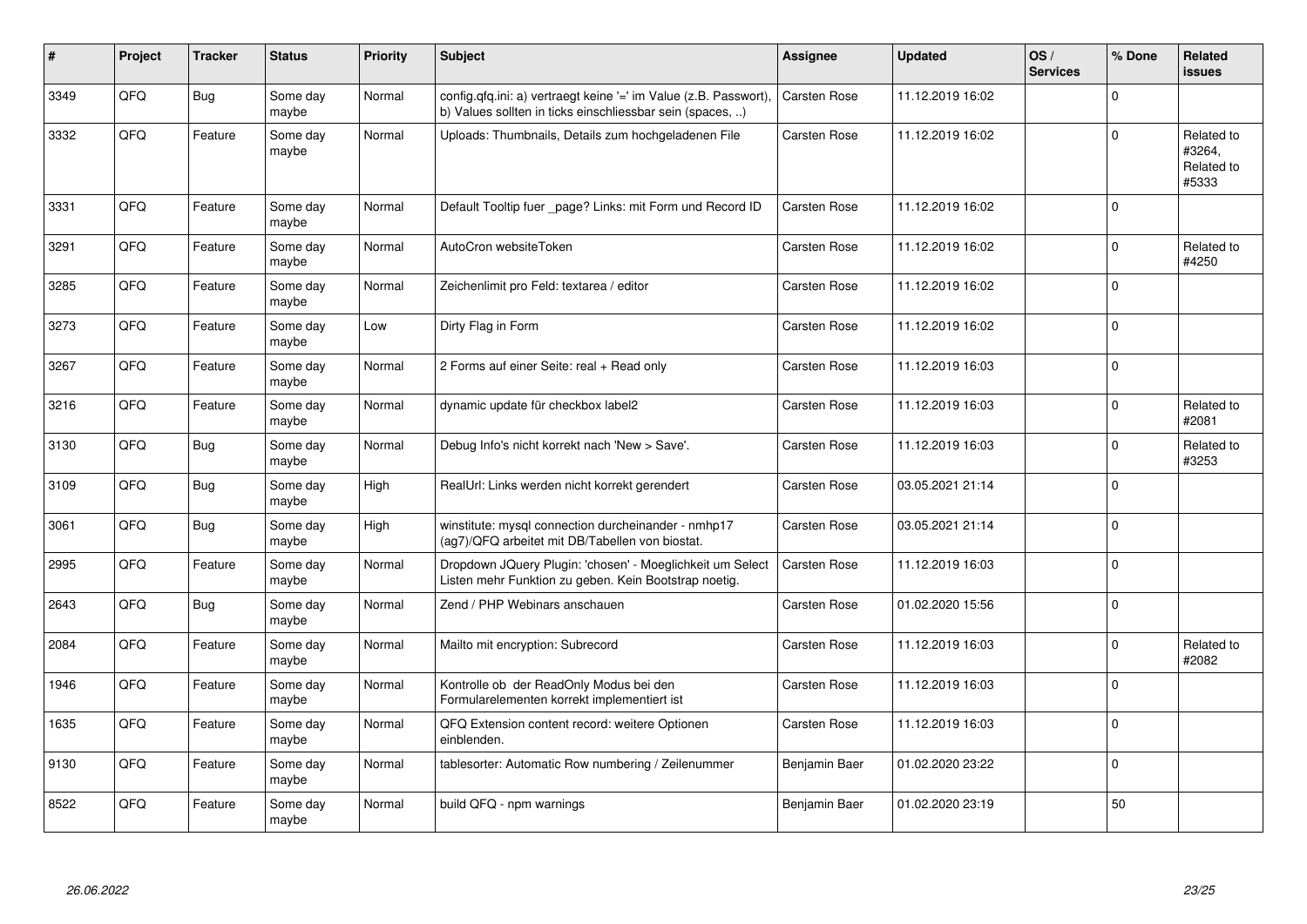| #     | Project | <b>Tracker</b> | <b>Status</b>     | <b>Priority</b> | <b>Subject</b>                                                                                                                                           | <b>Assignee</b> | <b>Updated</b>   | OS/<br><b>Services</b> | % Done      | Related<br><b>issues</b>                                               |
|-------|---------|----------------|-------------------|-----------------|----------------------------------------------------------------------------------------------------------------------------------------------------------|-----------------|------------------|------------------------|-------------|------------------------------------------------------------------------|
| 7732  | QFQ     | Feature        | Some day<br>maybe | Normal          | Javascript: Lazy Loading der add on libs                                                                                                                 | Benjamin Baer   | 08.06.2022 10:38 |                        | $\Omega$    | Related to<br>#12611,<br>Related to<br>#12490,<br>Related to<br>#10013 |
| 6972  | QFQ     | Feature        | Some day<br>maybe | Normal          | Fabric Clipboard / cross browser tab                                                                                                                     | Benjamin Baer   | 01.02.2020 23:21 |                        | $\Omega$    |                                                                        |
| 6970  | QFQ     | Feature        | Some day<br>maybe | Normal          | tablesorter: default fuer 'sortReset' aendern von 'Ctrl' zu 'Alt'                                                                                        | Benjamin Baer   | 01.02.2020 23:21 |                        | $\mathbf 0$ |                                                                        |
| 5389  | QFQ     | Feature        | Some day<br>maybe | Normal          | QFQ Design: Multline label / note                                                                                                                        | Benjamin Baer   | 01.02.2020 23:19 |                        | $\mathbf 0$ |                                                                        |
| 5024  | QFQ     | Feature        | Some day<br>maybe | Normal          | Fabric: Generate PDF with edits                                                                                                                          | Benjamin Baer   | 01.02.2020 23:20 |                        | $\mathbf 0$ | Related to<br>#10704                                                   |
| 4454  | QFQ     | Bug            | Some day<br>maybe | Normal          | Required Elements: multiple elements in a row - whole row<br>marked if only one input is empty.                                                          | Benjamin Baer   | 01.02.2020 23:20 |                        | $\mathbf 0$ |                                                                        |
| 4420  | QFQ     | Feature        | Some day<br>maybe | Normal          | Client: Local Storage - store the changes of a form, local in<br>the browser.                                                                            | Benjamin Baer   | 11.12.2019 16:02 |                        | $\mathbf 0$ |                                                                        |
| 4398  | QFQ     | <b>Bug</b>     | Some day<br>maybe | Normal          | Typeahead: mouse click in a prefilled input opens a single<br>item dropdown with the current value - click on it seems to<br>set the value, not the key. | Benjamin Baer   | 01.02.2020 23:20 |                        | $\mathbf 0$ | Related to<br>#4457                                                    |
| 3692  | QFQ     | Feature        | Some day<br>maybe | Normal          | QFQ Webseite                                                                                                                                             | Benjamin Baer   | 11.12.2019 16:02 |                        | $\mathbf 0$ | Related to<br>#5033                                                    |
| 3415  | QFQ     | Feature        | Some day<br>maybe | Normal          | FE Login Box Templatefile                                                                                                                                | Benjamin Baer   | 11.12.2019 16:02 |                        | $\mathbf 0$ |                                                                        |
| 2063  | QFQ     | Bug            | Some day<br>maybe | Normal          | Pills auf 'inaktiv' setzen falls keine Element auf dem Pill<br>sichtbar sind.                                                                            | Benjamin Baer   | 11.12.2019 16:03 |                        | $\mathbf 0$ | Related to<br>#3752                                                    |
| 10738 | QFQ     | Feature        | Some day<br>maybe | Normal          | CORS headers for external API requests                                                                                                                   |                 | 10.06.2020 14:00 |                        | $\Omega$    |                                                                        |
| 9126  | QFQ     | Bug            | Some day<br>maybe | Normal          | hidden Form elements are present in page source                                                                                                          |                 | 02.01.2021 18:41 |                        | $\mathbf 0$ |                                                                        |
| 9024  | QFQ     | Bug            | Some day<br>maybe | Normal          | QFQ Einarbeitung                                                                                                                                         |                 | 01.02.2020 15:56 |                        | $\mathbf 0$ |                                                                        |
| 9020  | QFQ     | <b>Bug</b>     | Some day<br>maybe | Normal          | radio mit buttonClass und dynamicUpdate lassen sich nicht<br>kombinieren                                                                                 |                 | 11.12.2019 16:01 |                        | $\mathbf 0$ |                                                                        |
| 8056  | QFQ     | Feature        | Some day<br>maybe | Normal          | Termin Organisation (Reservation)                                                                                                                        |                 | 01.02.2020 23:19 |                        | $\pmb{0}$   | Related to<br>#8658                                                    |
| 7921  | QFQ     | Feature        | Some day<br>maybe | Normal          | Rest API Export: URL kuerzer machen                                                                                                                      |                 | 01.02.2020 23:19 |                        | $\mathbf 0$ |                                                                        |
| 7402  | QFQ     | Bug            | Some day<br>maybe | Normal          | thumbnail cache: outdated picture when permission denied<br>and permission resolved.                                                                     |                 | 01.02.2020 23:20 |                        | $\mathbf 0$ |                                                                        |